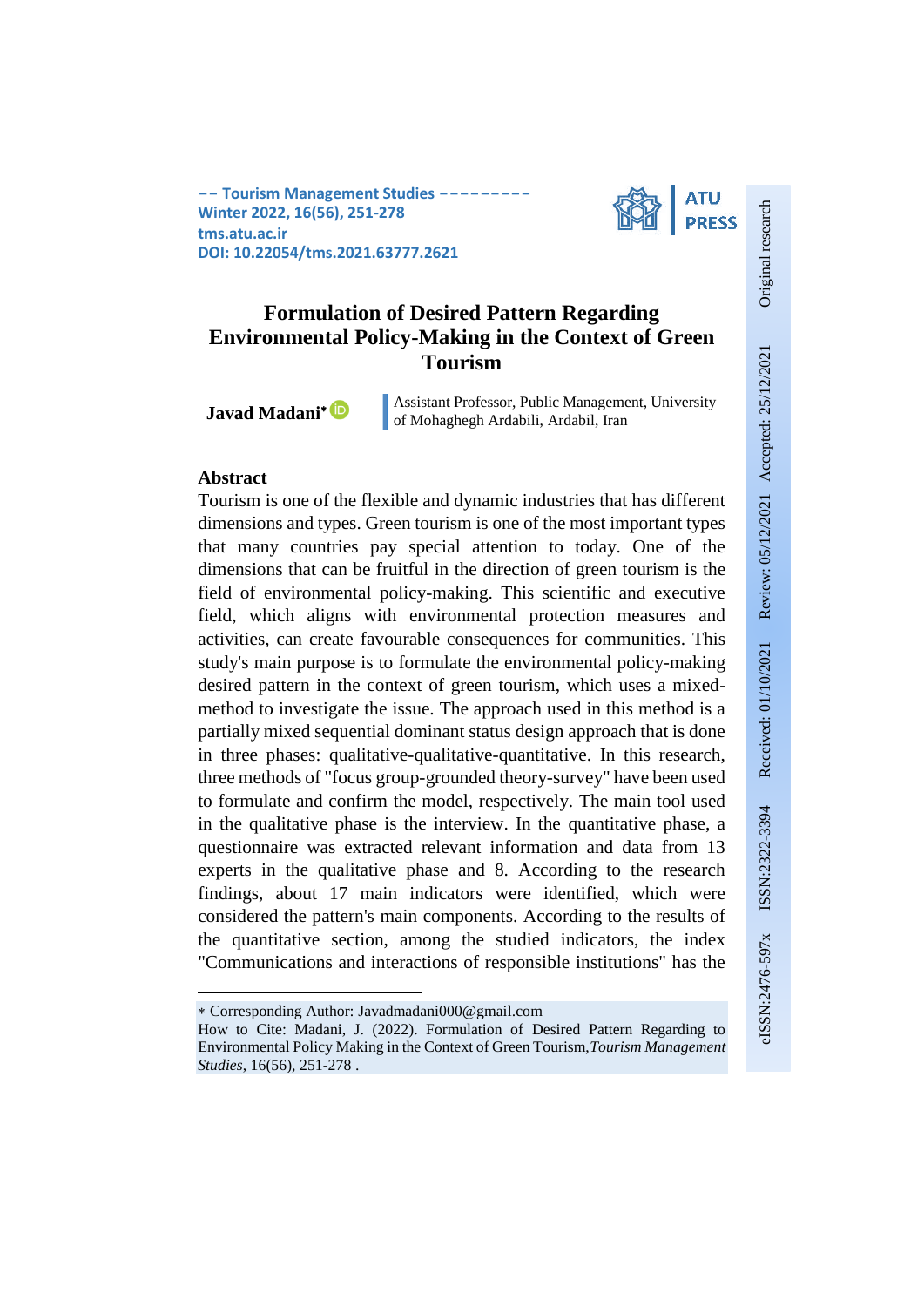highest score among the indicators, which shows the importance of this category in the resulting pattern. From the present study results, we can point to the important role of "communications and interactive of responsible institutions", which requires the development of more precise environmental policies to support green tourism to achieve other goals, sustainable tourism development.

### **Introduction**

In recent times, tourism and travel have been considered flexible, dynamic and growing industries. Many studies show that the tourism industry contributes significantly to the economic growth and development of tourism-led economies. On the other hand, many thinkers believe that tourism achieves economic growth and development at the cost of pollution and environmental degradation. Numerous factors have led to a more precise policy for the tourism industry with the aim of sustainable tourism development. Therefore, the development of a desirable pattern that is considered at both conceptual levels of "environmental policies" and "green tourism" can consider a wide range of measures to improve and develop green tourism. While supporting and creating green tourism, this pattern will make it possible to create various pollution control projects and schemes with the help of environmental policies. For this purpose, it is necessary to design a desirable pattern to get out of the issues to be effective in this regard. Therefore, the main purpose of this study is to develop a pattern of environmental policy-making in the context of green tourism.

### **Materials and Methods**

The general design of the methodology in this research is applied according to the purpose, its mixed method. For further explanation, the research design is a partially mixed sequential dominant status design that is done in three phases qualitative-qualitative-quantitative. In this design, first qualitative and then quantitative data are collected and analyzed. Priority is usually given to the qualitative phase, and quantitative data reinforces the qualitative data. In this research, three "focus group-grounded theory-survey" methods have been used. In the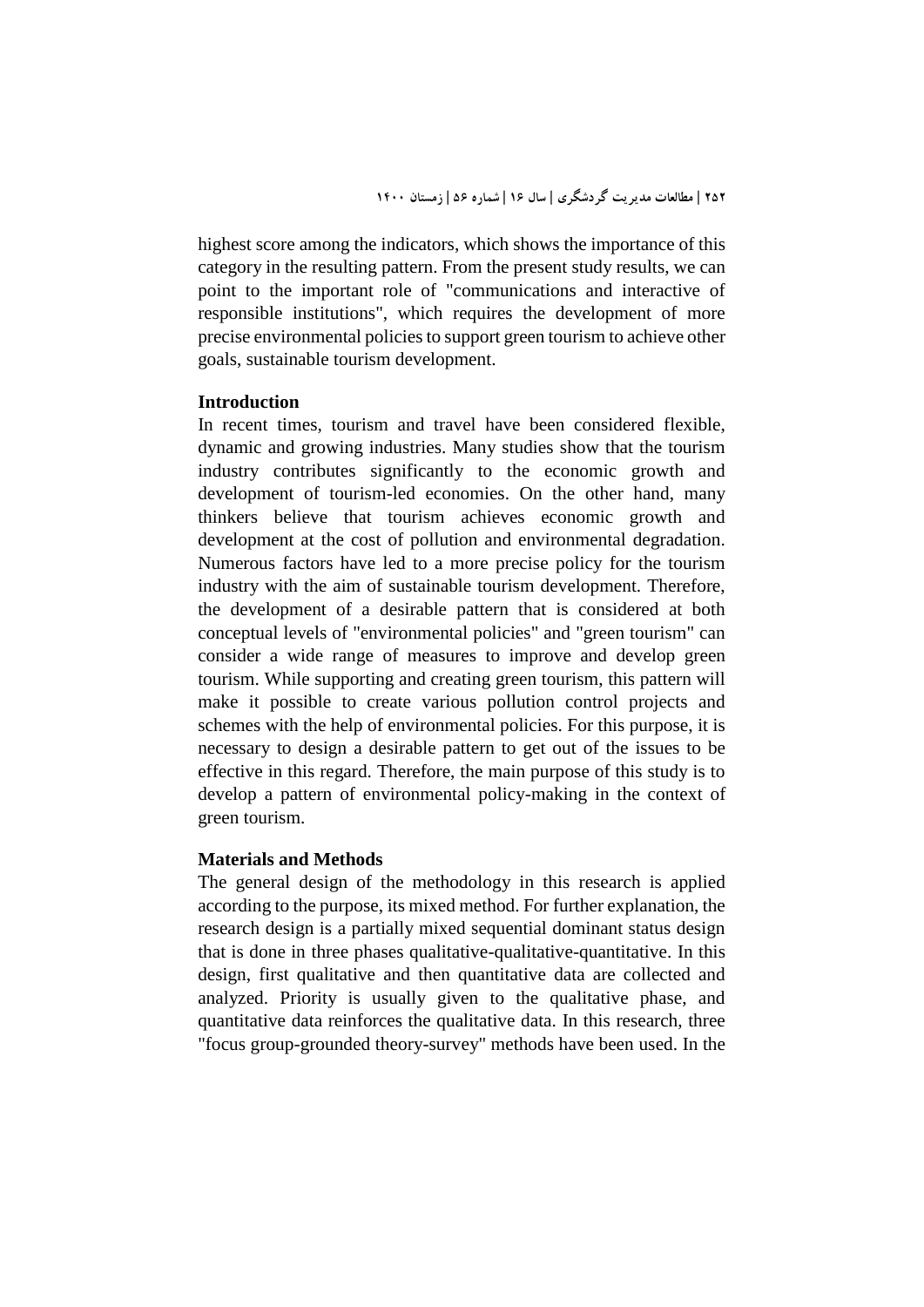qualitative part, the thematic axes were first extracted using the focus group method. Then, in the next step, using tools such as semistructured interviews, the relevant codes were obtained, and the codes were transformed into a pattern by the grounded theory method. Then the resulting pattern was examined by experts, and to assess its components, its validity was announced.

In summary, the thematic axes extracted from the focus group method were used as a criterion for orientation. The focus of the interviews was based on the grounded theory method. Then, through the steps of the grounded theory method, the desired pattern was extracted and calculated. After formulating the pattern, in the third phase - the quantitative phase of the research - the components and categories of the pattern are examined by experts; for evaluating its components, its validity is announced.

### **Discussion and Results**

In the first phase, i.e. the focus group method that was done online, items such as Macro "socio-cultural, political, economic and environmental" environment; institutional arrangements of relationships and interactions; inter-organizational coordination structures; interest groups and influential in formulating and implementing tourism policies; New and Innovative Solutions in Creating Green Tourism; Symmetry of Green Tourism and Environmental Executive Projects; Interactive Policy Making in Green Tourism "were extracted as thematic axes. In the second phase - in the grounded theory method of the foundation - the approach of Strauss and Corbin was used that the propositions were counted in three types of coding "open, axial and selective".

#### **Conclusions**

Green tourism operators face various factors in maintaining green tourism assets in the future. To manage these factors, planners, policymakers and tourism managers must prescribe and adopt sustainable green policies and strategies, improve the quality and quantity of relevant policies, and consider the principles and practices of sustainable development to improve green tourism. These results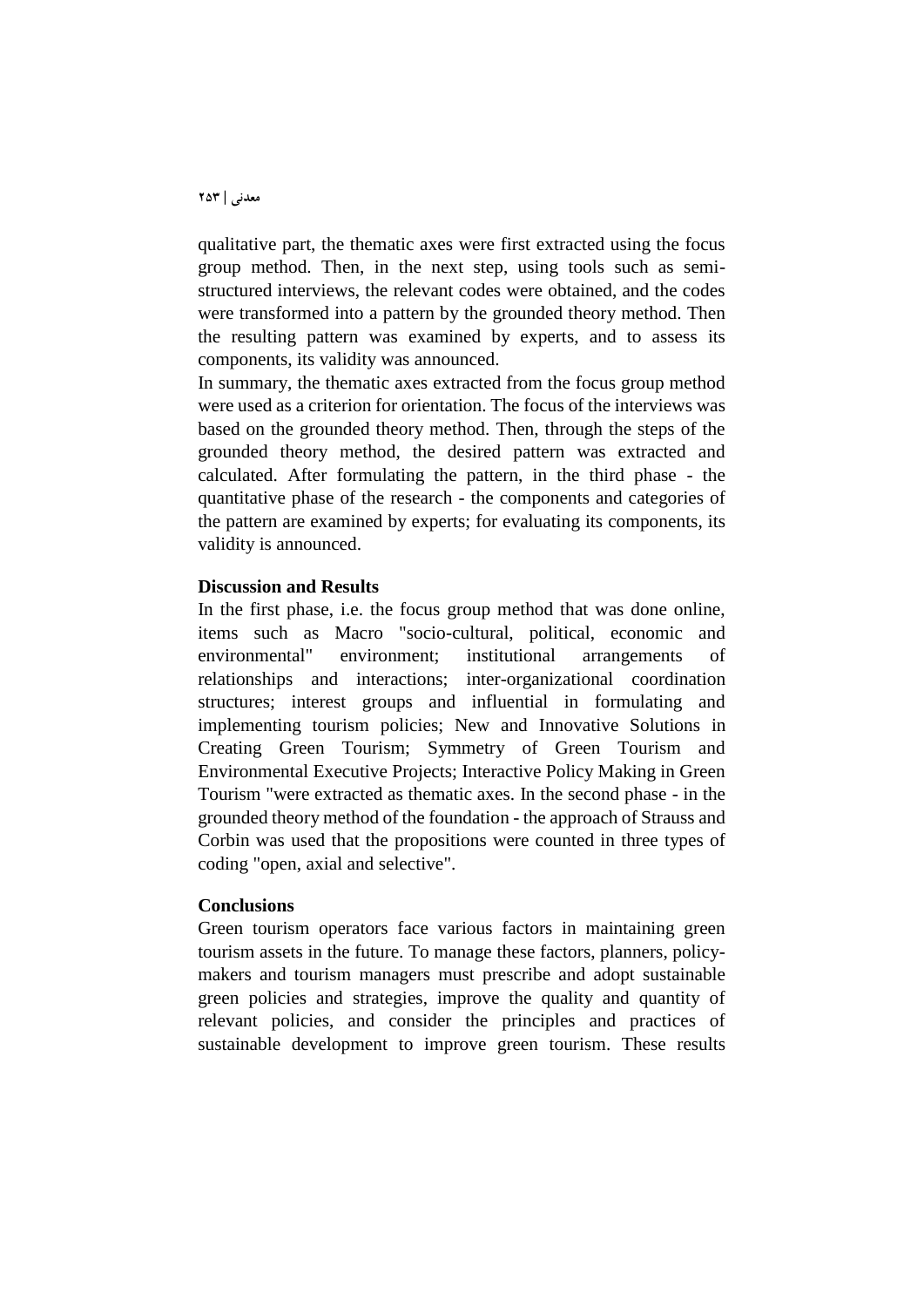require the development of more precise policies for the tourism industry, which should be given special attention to sustainable tourism development and support for green tourism. In the following, the relevant suggestions are presented.

**Keywords:** Policy-Making, Environmental Policy-Making, Green Tourism, Mixed-Method.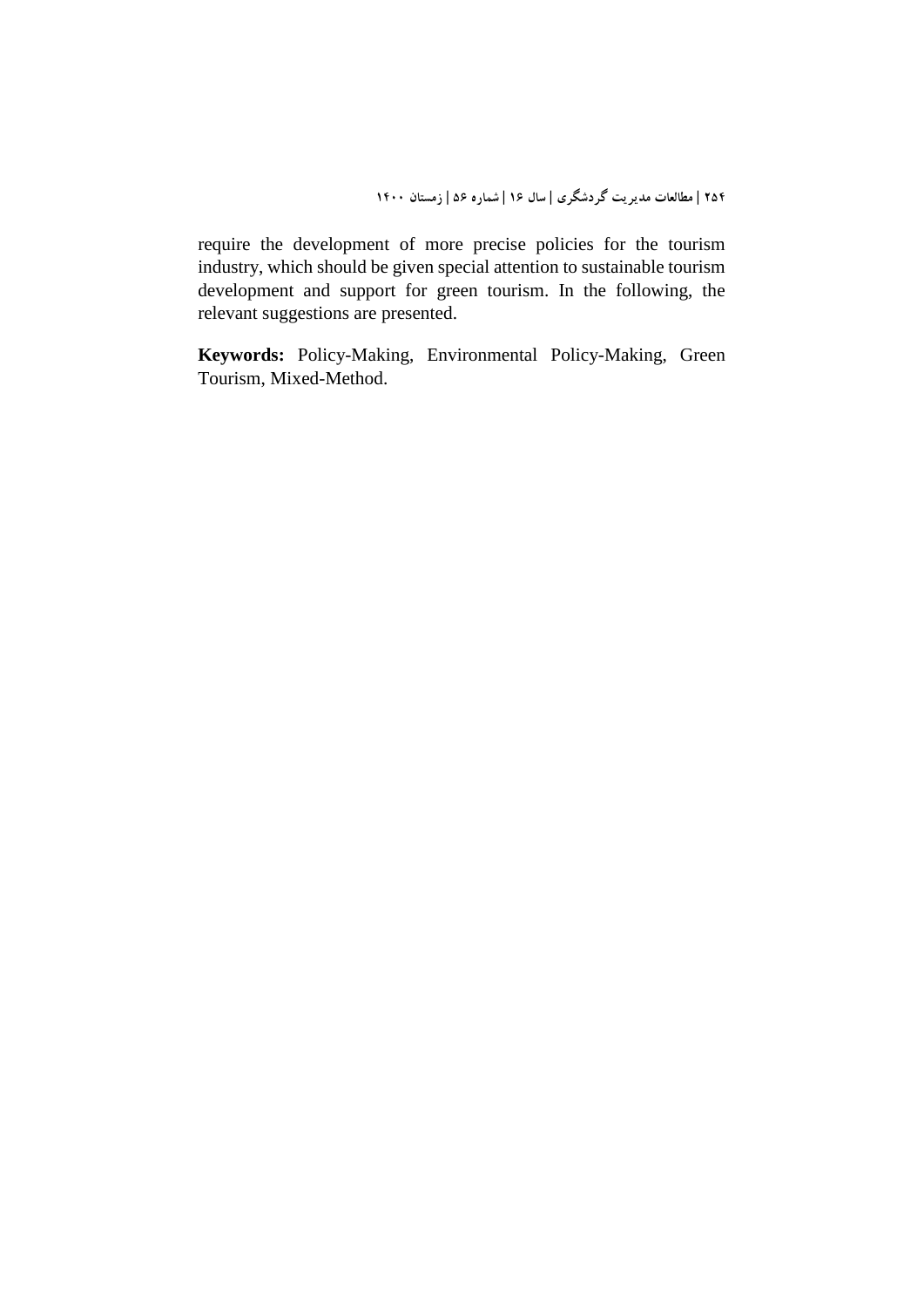

**-- مطالعات مديريت گردشگري---------**

**دوره ،16 شماره ،56 زمستان ،1400 278-251**

**tms.atu.ac.ir DOI: 10.22054/tms.2021.63777.2621**

**تدوین الگوی مطلوب خط مشیگذاری زیستمحیطی در بستر گردشگری سب** 

استادیار گروه مدیریت دولتی <sup>و</sup> گردشگری، دانشگاه محقق اردبیلی، اردبیل، ایران **جواد معدني**

### **چكیده**

گردشگری يکي از صنايع صنعت انعطافپذير و پوياست که ابعاد و انواع مختلفي دارد. گردشگری سبز يکي از مهم ترين انواع آن است، که امروزه بسياری از کشورها توجه ويژهای به آن دارند. يکي از ابعادی که ميتواند در راستای گردشگری سبز مفيد واقع شود حوزۀ خط مشيگذاری زيستمحيطي است. اين حوزۀ علمي و اجرايي که در راستای اقدامات وفعاليتهای حفاظت از محيط زيست صورت ميگيرد ميتواند پيامدهای مطلوبي را برای جوامع ايجاد کند. هدف اصلي تحقيق حاضر تدوين الگوی مطلوب خط مشيگذاری زيستمحيطي در بستر گردشگری سبزاست، که با استفاده ازروش ترکيبي بهبررسي موضوع ميپردازد. رويکردبهکاررفتهدراين روش رويکردنسبي متوالي باوزن نابرابر است، که در سه فاز کيفي ـ کيفي ـ کمّي انجام ميشود. در اين تحقيق، به ترتيب از سه روش «گروه کانوني ـ نظريهٔ دادهبنياد ـ پيمايش» جهت تدوين و تاييد الگو استفاده شدهاست. ابزار اصلي مورد استفاده در فاز کيفيْ مصاحبه و در فاز کمّي، پرسشنامه است، که به ترتيب از 13 نفر خبره در فاز کيفي و 8 نفر در فاز کمّي اطالعات و دادههای مربوط استخراج شدند. مطابق با يافتههای تحقيق، حدود ۱۷ شاخص اصلي، که بهعنوان اصلي ترين مولفههای الگو در نظر گرفته شدند، شناسايي شدند. مطابق با نتايج بخش کمّي، در ميان شاخص هايي که مورد بررسي قرار گرفتند، شاخص «ارتباطات و تعامالت نهادهای متولي« از بيشترين نمره در ميان شاخصها برخوردار است، که نشان دهندۀ اهميت اين مقوله در الگوی بهدستآمده است. ازنتايج تحقيق حاضرميتوان بهنقش مهم »ارتباطات وتعامالت نهادهای متولي« اشاره کرد، که مستلزم تدوين خط مشيهای زيستمحيطي دقيقتری درراستای حمايت از گردشگری سبزاست تا بتوان با دستيابي به سايراهداف، به توسعة پايدار گردشگری نيز دست يافت.

**واژههاي کلیدي:** خط مشیگذاری، خط مشیگذاری زیستمحیطی، گردشگری سبز، روش ترکیبی.

Javadmadani000@gmail.com :مسئول نويسندۀ\*

**.**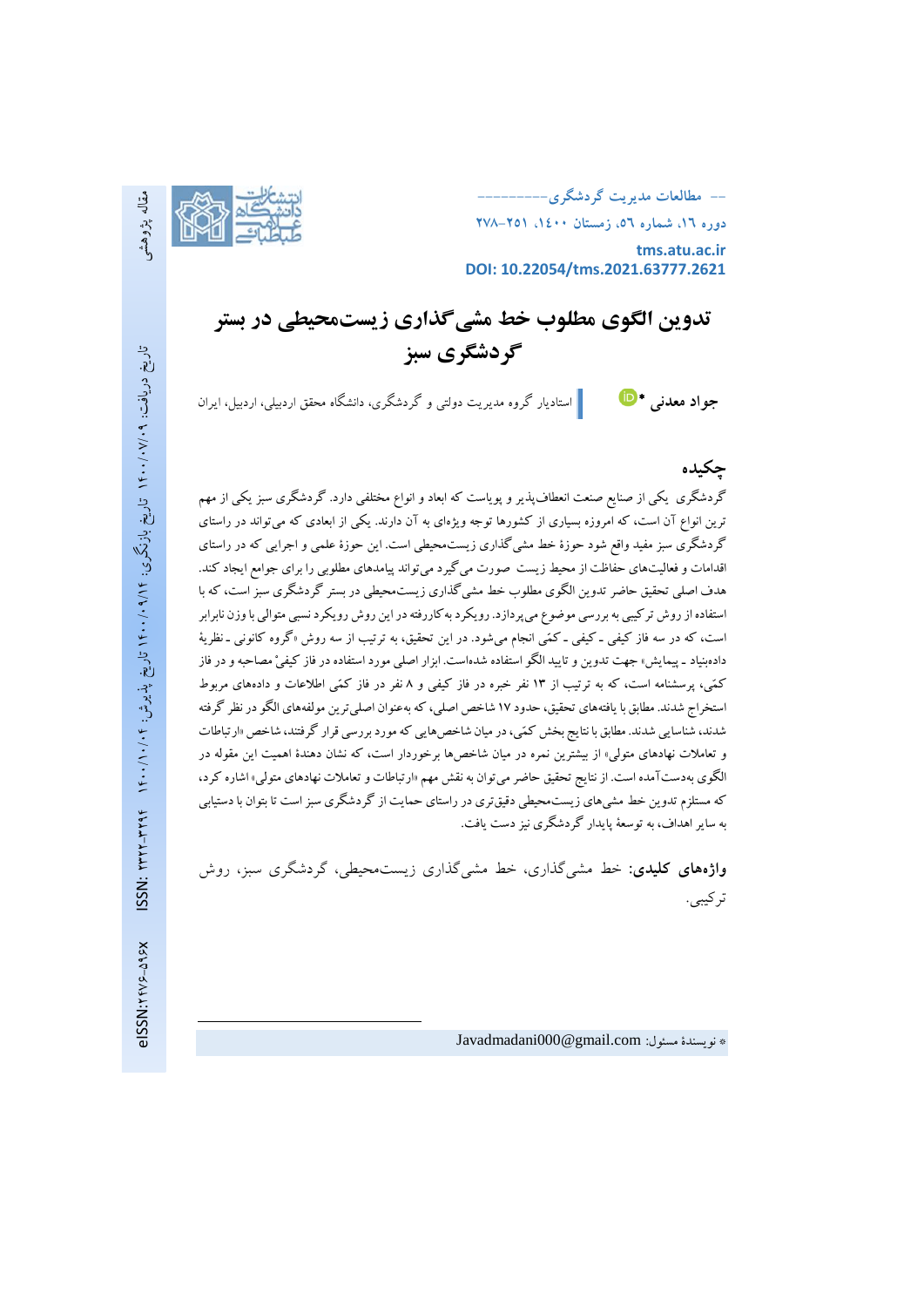**مقدمه**

در دوران اخير، گردشگری و سفر بهعنوان صنعتي انعطاف پذير، پويا و روبهرشد در نظرگرفته میشوند (لو و همکاران'، ۲۰۲۱). مناطق طبیعی بهعنوان آهنرباهای جذب کنندۀ گردشگر در نظر گرفته میشوند (بیکر'، ۱۹۸۶؛ دریمل و کامن'، ۱۹۹۶). باوجوداين، مديريت ناکارآمد و توسعة بيرويه گردشگری ميتواند باعث آسيب زيستمحيطي به محيط طبيعي شود، به ويژه اگر نوع گردشگري بتواند اصول و مقررات اين صنعت انبوه را حفظ و رعايت کند (آرچر و کوپر۲، ۱۹۹۸؛ فارِل و توينينگ-ورد°، ۲۰۰۵). بسياری از مطالعات نشان ميدهند که صنعت گردشگری سهم بهسزايي در رشد و توسعة اقتصادی اقتصادهای تحت رهبری گردشگری دارد. از طرفي نيز بسياری از انديشمندان معتقدند که گردشگری رشد وتوسعة اقتصادی را به قيمت آلودگي وتخريب محيط زيست به دست میآورد (ازام و همکاران<sup>،</sup> ۲۰۱۸). بنابراین، گردشگری یکی از فعالیتهای روبه رشد در سراسر جهان است و درعينحال، يکي از تهديدهای اصلي برای محيط ) طبيعي و فرهنگي) بهشمار ميرود. بنابراين به دنبال توجهات جهاني به مقولهٔ محيط زيست ًدر دهه های گذشته، پارادايم گردشگری پايدار و پديد آمدن مفاهيمي چون اکوتوريسم، گردشگری سبز يا مسئوالنه بهعنوان مکانيزمهای کنترل پيامدهای منفي گردشگری مورد ارزش و توجه قرار گرفتند (وثوقي و شمسي ماربيني، ۱۳۹۵).

گردشگری سبز نوعي از گردشگری است که توسط اپراتورها يا دستاندرکاراني که به رابطة بين فعاليت گردشگری و طبيعت توجه ويژهای دارند از خط مشيها و استراتژیهای مختلفي جهت ايجاد روحية هماهنگي و احترام متقابل بين طبيعت و انسان استفاده ميکند تالساندرو<sup>۷</sup>، ۲۰۱۶). همهٔ فعاليتهای انسان بر طبيعت تاثيرگذار است و اين دليلي است برای ورود موضوع مشکالت زيستمحيطي در حوزههای مختلف علمي )ياوریگهر و حياتي، 1399(. از طرفي، بدون شک اتخاذ استراتژی های زيستمحيطي برای سازمانها و

1. Lu et al

<sup>2.</sup> Baker

<sup>3.</sup> Driml & Common

<sup>4.</sup> Archer & Copper

<sup>5.</sup> Farrell & Twining-Ward

<sup>6.</sup> Azam et al

<sup>7.</sup> Alessandro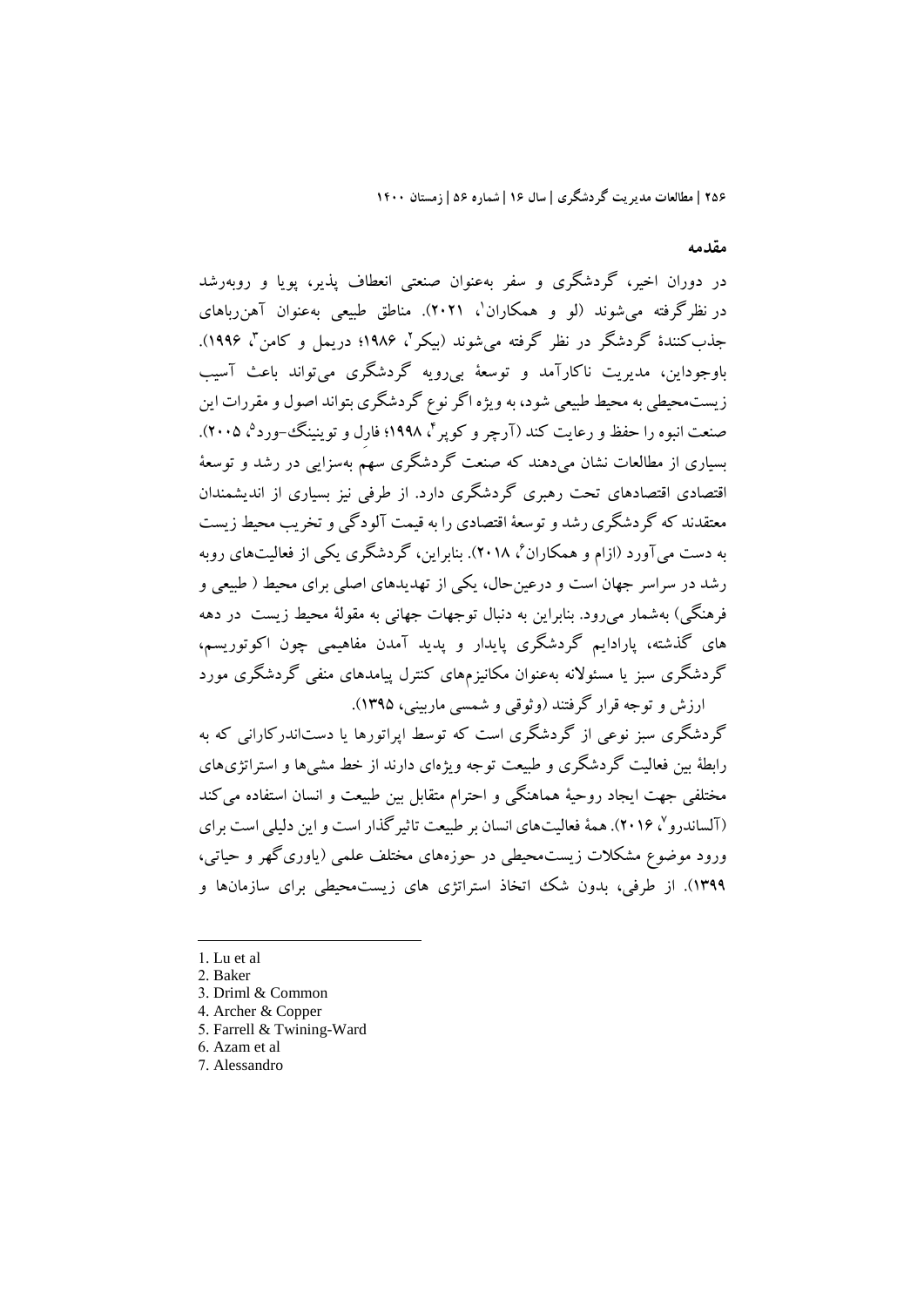شرکتهای گردشگری پرهزينه خواهد بود (رمضانيان و حيدرنيای کهن، ١٣٨٩: ١۴۵). افزايش رفتارهای مخرب محيط زيستي و در پيشگرفتن رويکردهای ناسازگار با محيط زيست در توسعة صنعت گردشگری موجب شده تا مقاصد گردشگری با مشکالت زيستمحيطي خاصي روبهرو شوند (صالحي و همکاران، ١٣٩٩: ۵۱). افزايش نگرانيها در مورد تاثير آلودگيهای انتشار گازهای گلخانهای اخيرا دولتهای بيشتری را وادار به انجام اقدامات ملموس برای کاهش آنها کردهاست. بهاينمنظور، کشورها در حال پيادهسازی خطمشي های زيستمحيطي فزايندهای هستند که با هدف داخليسازی هزينههای اجتماعي آلودگي يا بهطور متناوب، در کاهش قيمت بين فناوریهای پاک و آلودهکننده اجرا ميشوند (گِليوتي و همکاران'، ۲۰۲۰).

عوامل متعددی موجب شده تا تدوين خطمشي دقيقتری برای صنعت گردشگری با هدف توسعةپايدار گردشگری صورت گيرد. بهعنوان مثال، هزينههایگردشگریبينالمللي و داخلي نشان ميدهند که پايداری محيط زيست کاهش مييابد و کشورها نيازمند خط مشی،های متقن و بهتری در این زمینه هستند (نِگویان و سو ٔ، ۲۰۲۱)، خط مشی،هایی که با هدف بهبود محيط طبيعي و کاهش آسيبها انجام ميشوند، مانند خط مشيهايي که برای جلوگيری از آلودگيها و انتشار گازهای گلخانهای طراحي شدهاند و در اطمينان از اينکه محيط زيست ما ميتواند به تامين ابتداييترين نيازهای ما ادامه دهد بسيار مهم هستند (اسپارکمن و همکاران<sup>۲</sup>، ۲۰۲۰). بنابراین، چالشهای برنامهریزان، خط مشی گذاران و مديران گردشگریدرتداوماقدامات مرتبط با گردشگری سبز است، که عمدتا شامل تجويز استراتژیهای موثر سبز بهعنوان بخشي از زيرساخت سبز در فرآيند برنامهريزی و خط مشی گذاری، بهبود کیفیت و کمیت فضای باز سبز است (آلدوس <sup>۲</sup>، ۲۰۱۳).

بسياری از خطمشيهای زيستمحيطي با افقهای طوالنيمدت )بهعنوان مثال، چندين نسل) و پراکندگي جغرافيايي بالا (بهعنوان مثال، چندين کشور) مشخص مي شوند. با کنترل تاثيرات فاصلة زماني و مکاني، ما در مييابيم که خط مشيهايي که هدف آنها کمک به محیط زیست است حمایت کم تری دریافت میکنند (اسپارکمن و همکاران<sup>م</sup>، ۲۰۲۰).

-

5. Sparkman et al.,

<sup>1.</sup> Galeotti et al

<sup>2.</sup> Nguyen & Su

<sup>3.</sup> Sparkman et al

<sup>4.</sup> Aldous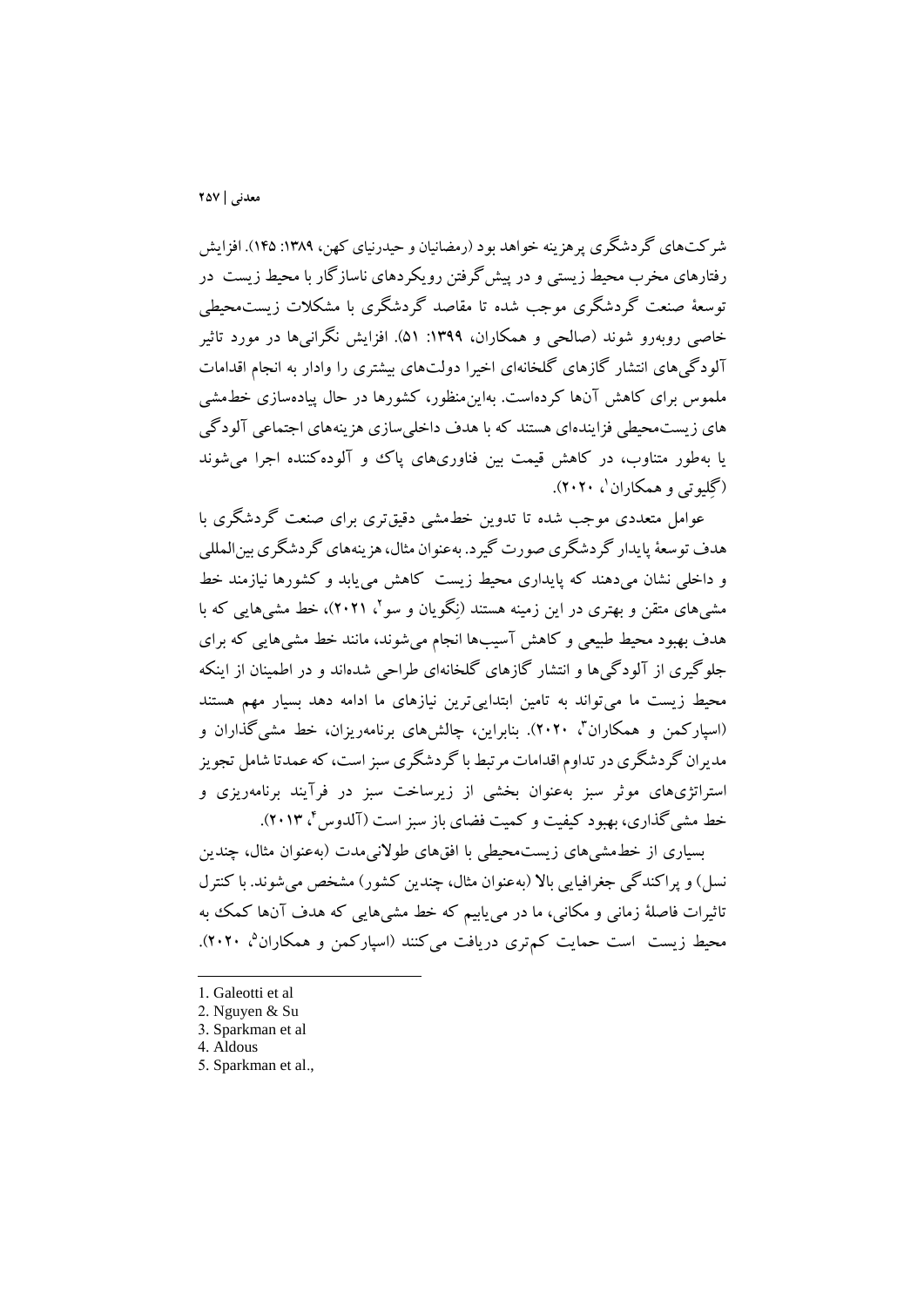بااينحال، مطالعات کمي تا به امروز تاثير خطمشيهای مختلف بر گردشگری سبز را مورد بررسي قرار دادهاند، که منجر به درک مبهم از گردشگری سبز با تغيير خط مشي شدهاست (ژانگ `، ۲۰۲۱). از طرفی نيز يکی از مسائل عمدهای که در اين زمينه مطرح است مربوط به تجزيهوتحليلهايي است که مباحث زيستمحيطي و همچنين مشارکت در طرحهای خط مشي را در نظر نميگيرند. اکثر مطالعات خطمشيهای زيستمحيطي را در سطح کالن اقتصادی و با تمرکز بر شهرها ارزيابي ميکنند. با اينحال، اکثريت منابع طبيعي در مناطق روستايي است و خط مشيهای زيستمحيطي عمدتا در سطح محلي اجرا ميشوند، که بيشتر بودجههای مربوط به حفاظت از محيط زيست تعيين ميشود، اما بسيارکم مورد توجه قرار میگیرند (چشِوسکی و همکاران '، ۲۰۲۰).

بنابراين تدوين يک الگوی مطلوب نياز است، الگويي که در دو سطح مفهومي »خطمشيهای زيستمحيطي« و »گردشگری سبز« مورد توجه قرار گيرد و بتواند طيف وسيعي از اقدامات را جهت بهبود و توسعة گردشگری سبز مدنظر قرار دهد. اين الگو در سطح کلي و مفهومي خطمشيهای زيستمحيطي در نظر گرفته ميشود، که ضمن حمايت و ايجاد گردشگری سبز، ضرورت ايجاد پروژهها و طرشهای مختلف کنترل آلودگي را با کمک خط مشيهای محيطي فراهم آورد. بههمين منظور، نياز است تا برای برون رفت از مسائل فوق الذکر، الگويي مطلوبي طراحي شود تا بتواند در اين راستا مفيد واقع شود. ازهمينرو، هدف اصلي اين تحقيق تدوين الگوی خط مشيگذاری زيستمحيطي در بستر گردشگری سبز است، که در ادامه، ضمن بررسي مباني نظری و روش تحقيق در اين زمينه، يافتهها و نتايج بهدستآمده نيز تحليل ميشوند.

**مبانينظري و پیشینة پژوهش** گردشگری سبز اصطالحي است که برای شيوههای گردشگری پايدار استفاده ميشود و نيازهای متقابل اکولوژی و محيط زيست ، مردم محلي، شرکتهای تجاری و خود گردشگران را در نظر ميگيرد. اين مفهوم ما را قادر ميسازد تا چهارچوبي از مديريت و توسعه را برای حال و آينده ترسيم کنيم. هدف از اين راهبردها توسعة مکانيزم حکمراني با توجه ويژه به کاهش آثار منفي زيستمحيطي و اجتماعي عمليات گردشگری واقع در

1. Zhang

<sup>2.</sup> Czyżewski et al.,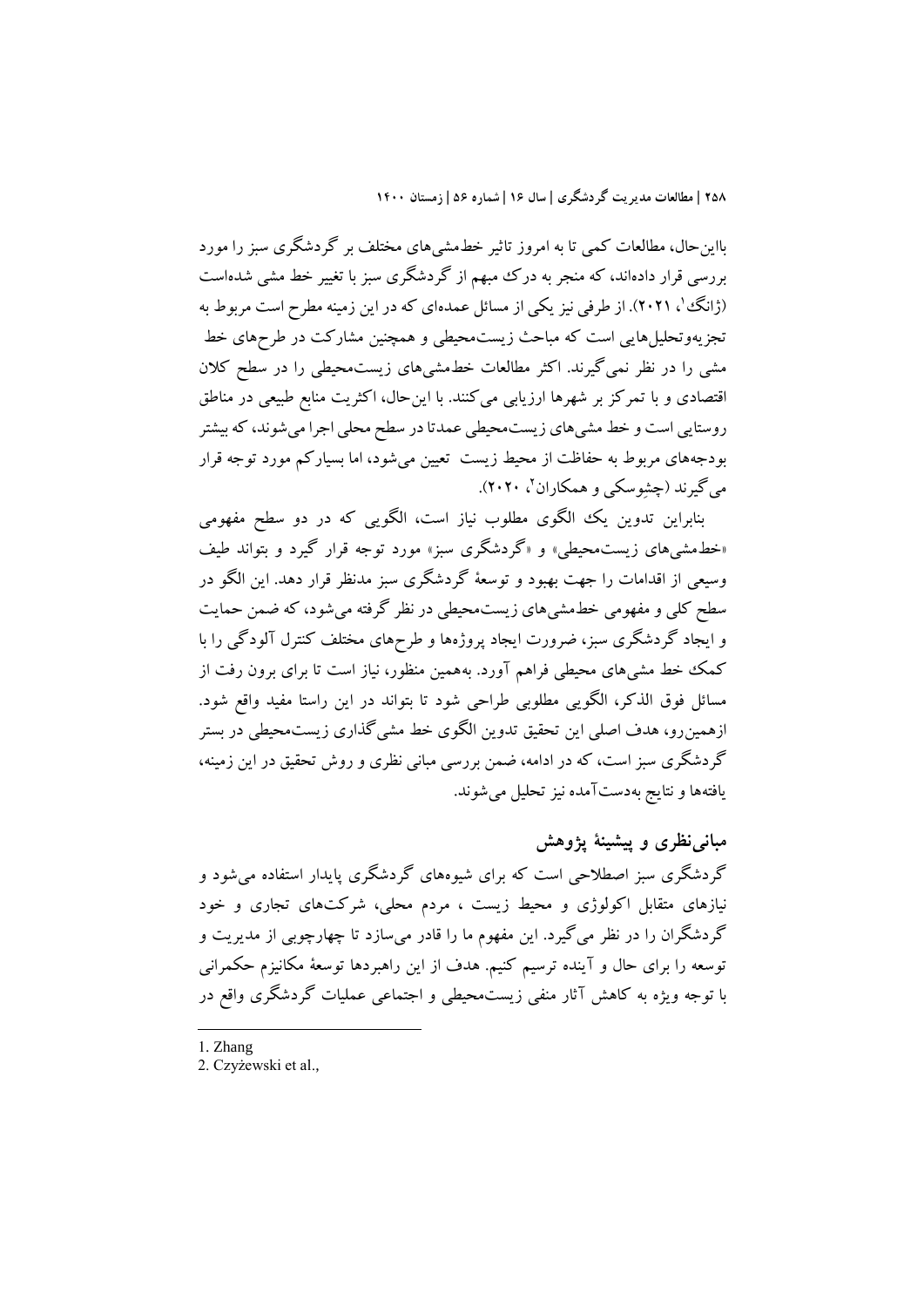مناطق روستايى يا شهرى هر کشور است (ازام و سارکِر '، ۲۰۱۱). کيفيت محيط زيست با اتخاذ يک رفتارِ مسئوالنه، بهطور فزايندهای، بهعنوان يک مزيت برای استفاده از تعطيالت و حفاظت از محيط زيست تلقي ميشود. گردشگری ميتواند به ابزار اصلي حفاظت از قلمرو و برای بازيابي سنتها و هويتهای محلي تبديل شود. افزون بر اين، گردشگری سبز يک سرمايهگذاری برای همه است: مقامات و خطمشيگذاران، شهرداریها و گردشگران و ... )آلساندرو، 201۶(.

بهطور گستردهای پذيرفته شده که واژۀ »خطمشي« يکي از مهمترين اصطالحاتي است که اکثر انديشمندان در رابطه با يک تعريف واحد از آن اتفاق نظر ندارند. اما در بيشتر نعاريف مرتبط با خطـمشى، از آن بهعنوان تنظيم دستورکار`همراه با اقدام ياد مىشود. يکى از راههای مفيد برای تعريف خطمشي در حوزۀ زيستمحيطي برقراری ارتباط آن با ساير جنبههای تصميمگيری و اقدام است، که همچون سلسلهمراتبي در جريان با يکديگر قرار دارند با هم و ارتباط دارند. اين موارد در ذيل بيان مي شوند (کاکلين و مون<sup>۲</sup>، ۲۰۲۰): – خطـمشي درواقع همان تعيين جهت و هدف گسترده است (بهعنوان مثال، هدف کاهش انتشار گازهای گلخانهای است.)؛

– طرحریزی <sup>۲</sup> یک استراتژی و چهارچوب مدیریت برای دستیابی به خطمشی است (بهعنوان مثال، خطمشي کاهش انتشار گاز کربندیاکسيد در صنعت گردشگری(؛ – برنامهریزی<sup>ه</sup> عنصر یا جنبه خاصی از طرحریزی است (بهعنوان مثال، تشویق به کاهش انتشارات گازهای آلاینده با ارائهٔ یارانه برای اجرای بهرهوری انرژی در صنایع مختلف) (کاکلین و مون<sup>،</sup>، ۲۰۲۰).

خطمشي يا خطمشيهای محيطي از يک چرخه خط مشيگذاری تدوين و اجرا ميگردند که مراحل آن بهترتيب عبارتاند از:

- 1. Azam & Sarker
- 2. Agenda setting
- 3. Cocklin & Moon
- 4. Program
- 5. Plan

1

6. Cocklin & Moon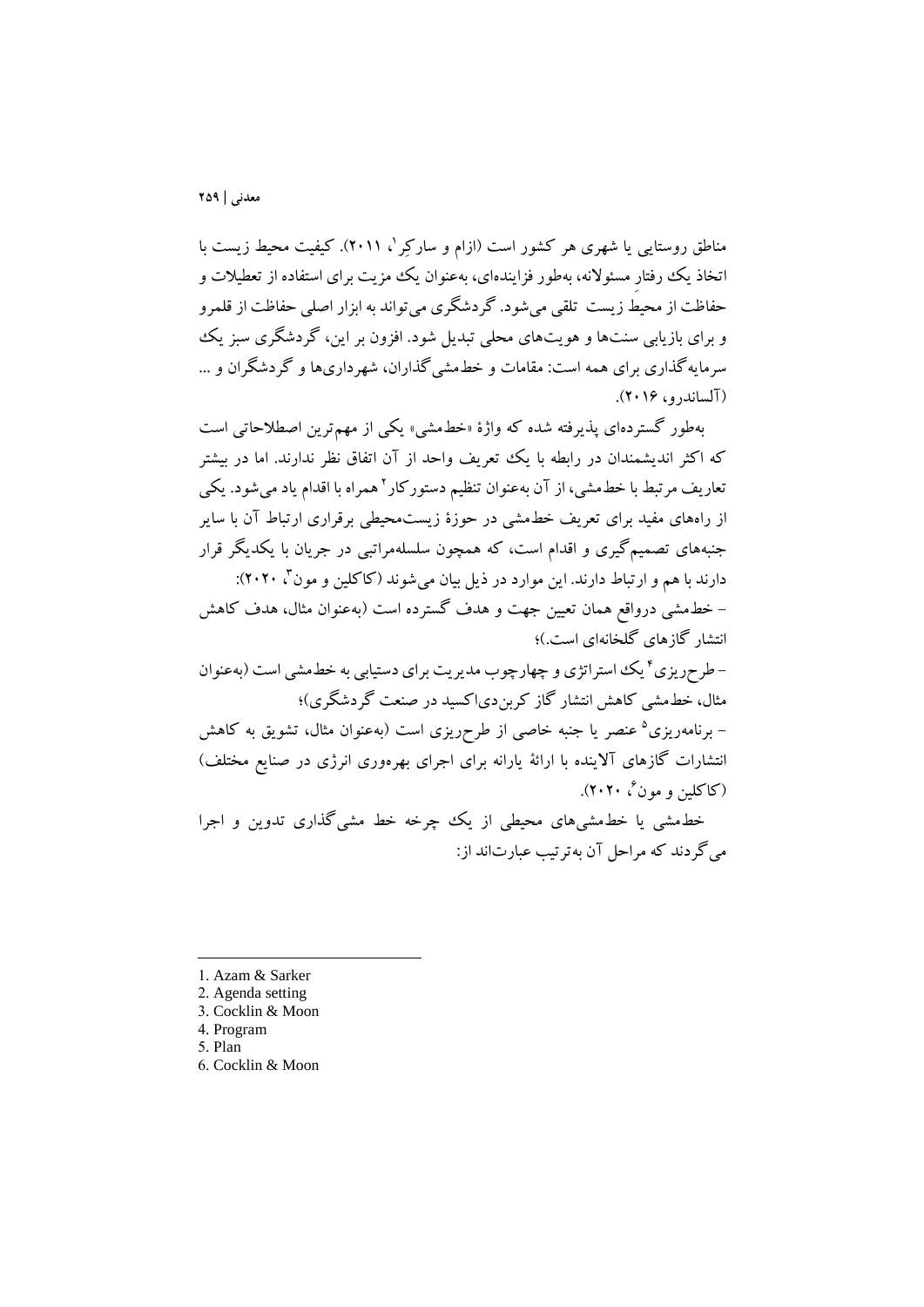

همچنين، بسياری از انديشمندان خط مشيگذاری را نوعي فرآيند تصميمگيری ميدانند که مورد استفاده قرار ميگيرد. برای مثال، شکل. 1 يک »چرخة خطمشي« را نشان ميدهد، که دنبالهای را تصوير کرده که از شناسايي يک مسئله يا مشکل، تنظيم دستورکار و استفاده از پشتيباني، اجرا و نظارت و بازبيني سرچشمه ميگيرد. مفهوم واضح اين است که خطمشي از طريق يک فرآيند سيستماتيک و منظم توسعه مي يابد، که در آن، مسائل خطمشي تعريف شده و بهترتيب منطقي مورد توجه قرار ميگيرد. اين بازنمايي چيزی است که بعضاً از آن به عنوان مدل برنامهریزی «منطقی» یا «تجویزی»<sup>۲</sup>یاد میشود (کاکلین و مون<sup>۲</sup>، ۲۰۲۰).

بهطورکلي، خطمشي ها بهعنوان يک «اقدام<sup>۴</sup>» تعريف مي شوند که شامل ابزارهاي مختلفي مانند مقررات، مشوقهای اقتصادی و/ يا اطالعات ارائهشده توسط دولت يا قانونگذار (در سطوح بينالمللی، مل<sub>ی</sub> يا محلی) هستند (ميلجند<sup>۵</sup>، ۲۰۲۰) و مشروعيت و ضمانت اجرايي بالايي دارند (بيركلند<sup>ع</sup>، ۲۰۱۹).

خطمشيهای زيستمحيطي براساس زمينههای اجتماعي، اقتصادی و فرهنگي يک کشور و همچنين براساس مفهوم گستردۀ توسعه پايدار تدوين و اجرا ميشوند )توکو و

1. Thomas

1

- 2. "rational" or "prescriptive"
- 3. Cocklin & Moon
- 4. action
- 5. Miljand
- 6. Birkland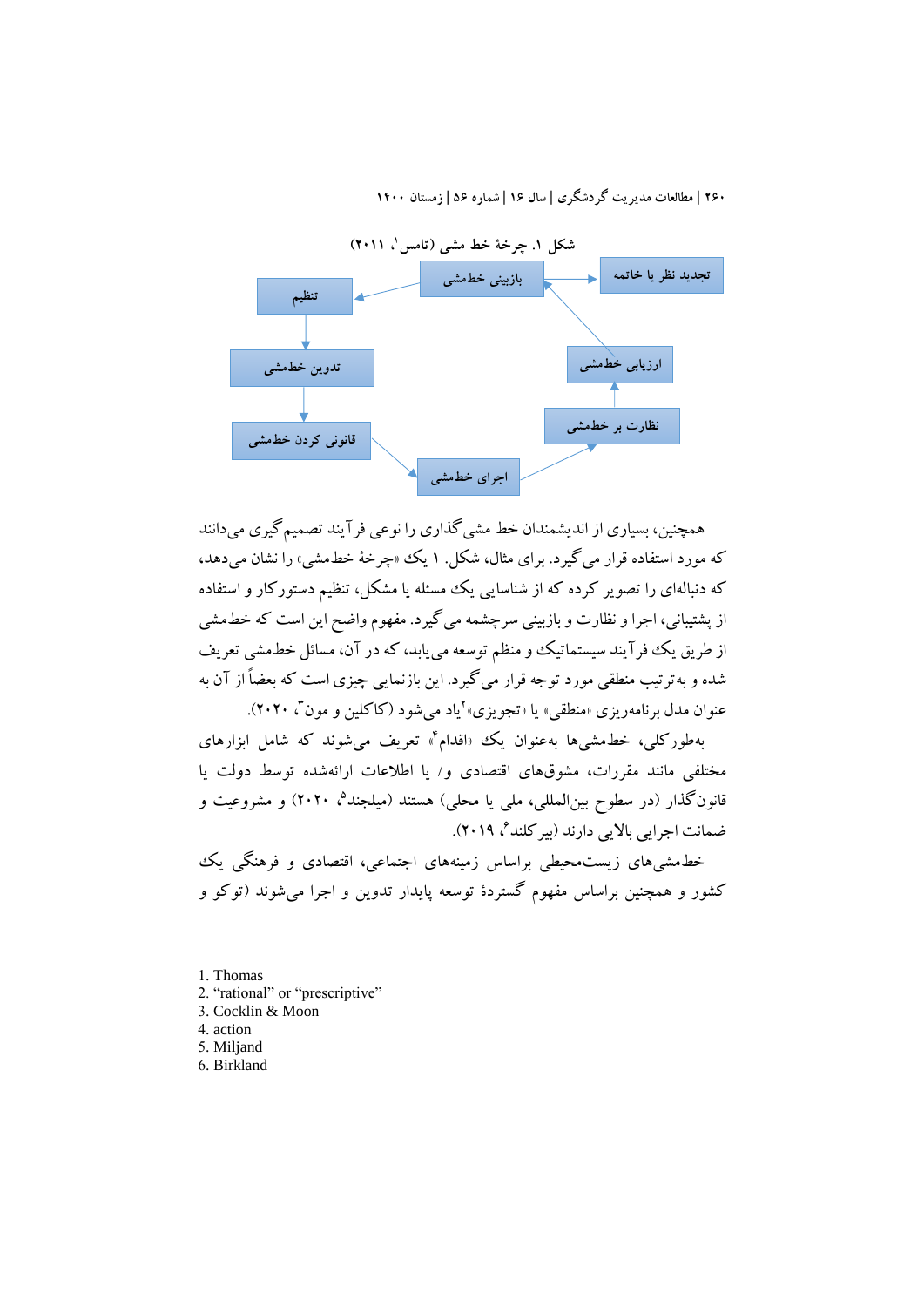همکاران'، ۲۰۱۹). حفظ آبوهوا، ميراث فرهنگي حفاظتشده و منابع طبيعي با کاهش آاليندههای خطرناک ومصرف انرژی به محيط زيست،و حوزۀ پايدار اقتصادی واجتماعي گردشگری کمک مي کند. بنابراين، گردشگری سبز از جمله تلاش های مديريتي در راستای چشمانداز فعاليتهای موفق مديريت سبز است (لو و همکاران، ۲۰۲۱).

باوجوداينکه اکثر خطمشيها ميتوانند پيامدهای گستردهای برای جامعه داشته باشند، اما طبق نظر برخي از انديشمندان، نميتوان همهٔ خطمشيها را «بلندمدت» درنظر گرفت. با وجود اين، خطمشيهای بلندمدت موضوعات خطمشي عموميای هستند که حداقل به اندازۀ يک نسل بشر به طول ميانجامند. اين نوع خطمشيها عدمقطعيت عميقي را نشان مي دهند، که با عمق زمان تشديد ميشوند و جنبههای کاالهای عمومي را هم در مرحلة ايجاد مسئله و هم در مرحلهٔ واکنش ايجاد مي کنند (کاسکيما و همکاران، ٢٠٢١). خط مشي گذاري زيستمحيطي يکي از اين نوع خطمشيهاست که نهتنها در حوزۀ اکولوژيکي يا محيط زيست تأثيرگذار است، بلکه در مقولههای اقتصادی، مالي، سياسي، فرهنگي و اجتماعی هم موثر است (چان'، ۲۰۲۰). از طرفی اقدامات و ملاحظات خطمشیها برای کاهش انتشار آاليندههای آبوهوايي و زيستمحيطي هم ممکن است بر بسياری از ابعاد اقتصادی، فرهنگی اجتماعی و … تأثیر بگذارد (کِلِی و همکاران<sup>۲</sup>، ۲۰۲۰). بنابراین، خطمشيهای محيطي در رابطه با دغدغهها و نگرانيهای اجتماعي و اقتصادی و ... جامعه مدنظر قرار ميگيرند و برای بهبود اثربخشي اقدامات مربوط، ممکن است خطمشيگذاران يا تصميمگيرندگان چندين سناريو را موردتوجه قرار دهند تا طيف وسيعي از جايگزينها برای شرایط مختلف اجتماعی و اقتصادی و محیطی ارائه شود (هو و همکاران<sup>۲</sup>، ۲۰۲۰).

**روش تحقیق** طرح کلي تحقيق در اين پژوهش با توجه به هدفْ کاربردی است و روش تحقيق آن آميخته ۵ يا ترکيبي است. طرش پژوهش ترکيبي نسبي متوالي باوزن نابرابر است که در سه فاز کيفي- کيفي-کمّي انجام ميشود. در اين طرش، ابتدا دادههای کيفي و سپس کمّي جمعآوری و

<sup>1.</sup> Tuokuu et al

<sup>2.</sup> Chan

<sup>3.</sup> Kelly et al

<sup>4.</sup> Hou et al

<sup>5.</sup> Partially mixed sequential dominant status design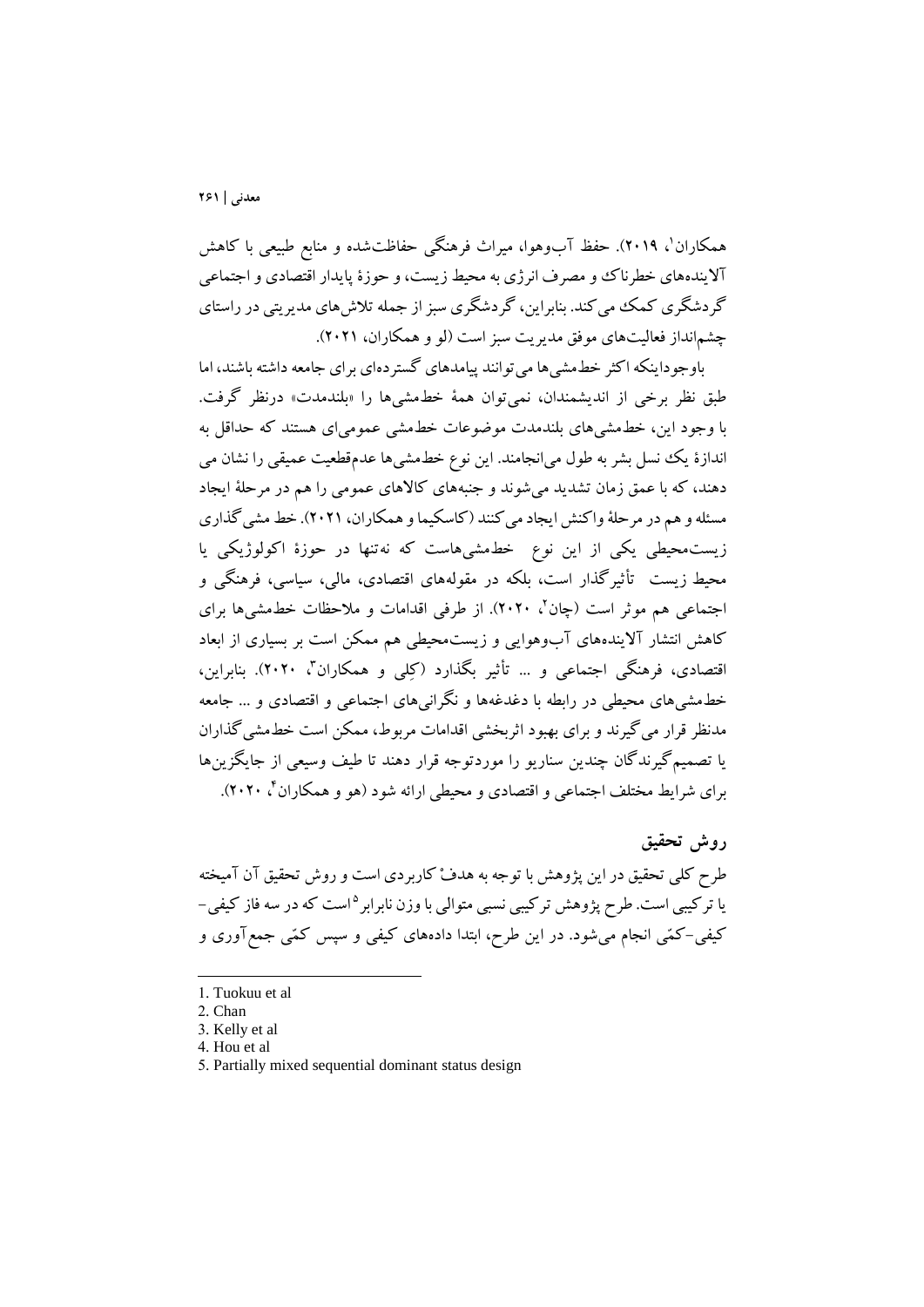تحليل ميشوند. اولويت معموال با فاز کيفي است و دادههای کمّي برای تقويت دادههای کیفی استفاده میشوند (کرسول'، ۲۰۱۸). در این تحقیق، به ترتیب از سه روش «گروه کانوني - نظريه دادهبنياد - پيمايش» استفاده شدهاست.

در بخش کيفي، ابتدا با استفاده از روش گروهکانوني، محورهای موضوعي 2 استخراج شدند و سپس در مرحلة بعد، با استفاده از ابزارهايي چون مصاحبههای نيمهساختاريافته، کدهای مربوط بهدست آمدند و کدها با روش نظرية دادهبنياد به الگو تبديل شدند. پس از آن، الگوی بهدستآمده ازنظر خبرگان مورد بررسي قرار گرفت وبرای سنجش اجزای آن، در مورد روايي آن اعالم نظر شد. بهدليل اينکه اين موضوع برای اولين بار است که انجام ميشود، پيشينه و مطالب زيادی در اين رابطه وجود نداشت. از طرفي نيز وجود فقر مباني نظری در چنين موضوعاتي نيازمند استفاده از روشهای کيفي است. يک نکتهٔ بسيارمهم و کاربردی اين است که مالحظه ميشود در تحقيقات اينچنيني محققان بدون استخراج محورهای موضوعي وارد بحث اصلي ميشوند و با استفاده از روشهای کيفي، پژوهش را انجام ميدهند. با توجه به موارد پيشين، محقق قبل از ورود به بحث بايستي ابتدا محورهای موضوعي را استخراج کند تا در مراحل بعدی بتواند رويکردها يا روشهای موردنظر را بهکار گيرد. محورهای موضوعي بهعنوان عوامل جهتدهي در تحقيقات هستند که نياز است از منظر خبرگان آن حوزه موردشناسايي و بررسي قرار گيرند. بههمين دليل، در گام اول، از روش تحقیق کیفی گروه کانونی<sup>۲</sup>استفاده شد تا محورهای موضوعی استخراج شوند. سپس، محورهای موضوعي ميتوانند در مراحل بعدی مورد استفاده قرار گيرند.

گروه کانوني روشي برای بهدست آوردن ديدگاهها از متخصصان، خبرگان، گروهها، مطلعان يک حوزه و ... و بحث در مورد موضوعات دشوار، حل مشکالت و ايجاد ايدههای جديد و مفيد است (استفنسون و همکاران<sup>۲</sup>، ۲۰۲۰؛ باربور<sup>۵</sup>، ۲۰۰۸). گروهکانونی در تحقيقات کيفي، برای تقويت گفتوگو بين مطلعان يک حوزه، جمعآوری ديدگاههای متعدد و به حداکثر رساندن غنای دادههای جمعآوریشده استفاده میشود (کرسول<sup>،</sup>،

1. Creswell

1

- 2. Thematic axes
- 3. Focus group
- 4. Stephenson et al
- 5. Barbour
- 6. Creswell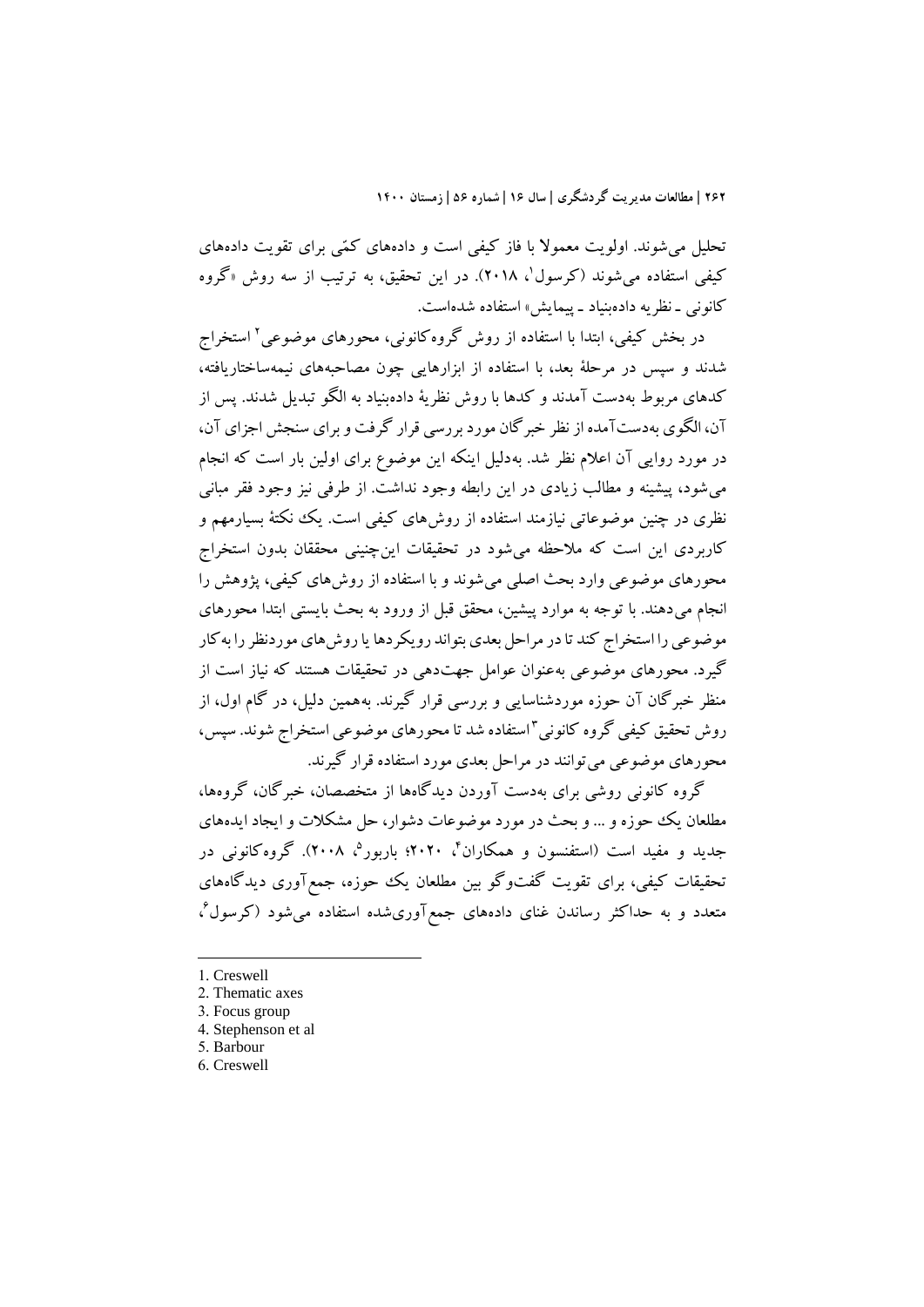2018(. پژوهش گروهکانوني شيوهای برای جمعآوری دادههای کيفي است، کهافرادرا در يک بحث گروهي غيررسمي (يا چندين بحث) پيرامون موضوعي خاص يا مجموعهای از موضوعات وارد می کند (ویلکینسون'، ۲۰۱۴). معمولاً پژوهشگران کیفی بهطور ویژه، برای جمعآوری همزمان دادهها از تعدادی از افراد، به تشکيل گروههای کانوني مبادرت ميورزند )حسيني، 139۴(.

منابعِ دادههای گروه کانوني متعدد هستند و پژوهشگران از رويکردهای مختلفي استفاده ميکنند. بهدليل شيوع ويروس کرونا، محقق جهت گردآوری دادهها از تحليل مبتني بر مستندات ضبطشده استفاده ميکند. يکي از جديدترين شيوههای اين روش تحقيق روش گروه کانونی آنلاین ' است، که برای اولین بار در این تحقیق مورد استفاده قرار گرفتهاست. اين روش از افزايش استفاده از اينترنت بهعنوان يک ابزار ارتباطي استفاده ميکند. آنها در حال حاضر دو شکل دارند: اول) همزمان، شامل چت زنده در زمان واقعی، و دوم) استفادۀ نعاملات مکالمهمحور در گروههای تمرکز رودررو (موره و همکاران<sup>۲</sup>، ۲۰۱۵)، که در این تحقيق، از تعامالت مکالمهمحور بهره برده شد. سپس در مرحلة بعدی، فرآيند تحليل آن صورت گرفت، که ابتدا نسخهبرداری، و بعد فهرستبرداری و درنهايت هم ذخيره و بازيابي دادهها انجام شد، که بهعنوان محورهای موضوعي در مرحلة بعدی بهکار گرفته شدند.

گروه کانوني، بهعنوان يکي از مهمترين روشهای کيفي، ميتواند همراستا با ساير روشهای کيفي مورد استفاده قرار گيرد. روشهايي که ميتوان در راستای اطالعات گردآوریشدۀ گروه کانوني انجام داد عبارتاند از روش تحليلمضمون و روش نظرية دادهبنياد (کرويل و همکاران <sup>۲</sup>، ۲۰۱۹). پيوند مفهومي و ارتباطي بين اين روشها موجب شده تا محقق از روش نظرية دادهبنياد جهت تدوين الگو استفاده کند.

نظريهٔ دادهبنياد يک روش تحقيق کيفی است که توسط گِلِيسِر و اِستراوس ° در ۱۹۶۷ پيشنهاد شدهاست. اين روش دادههای قابل توجهوبينش تحقيقاتي را برای بررسي امکان پذير

-

5. Glaser & Strauss

<sup>1.</sup> Wilkinson

<sup>2.</sup> Online focus group

<sup>3.</sup> Moore et al, 2015

<sup>4.</sup> Croyle et al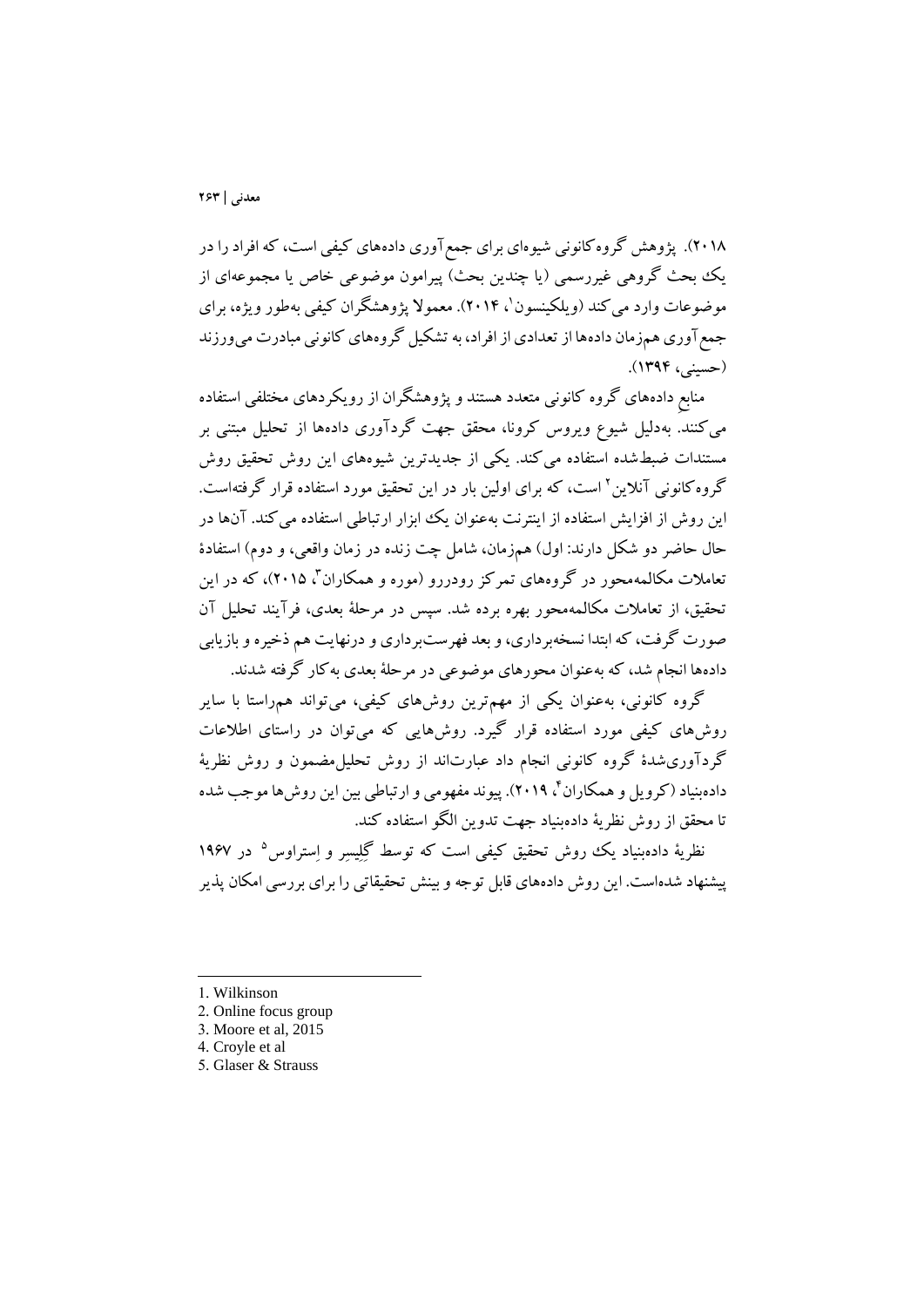مي کند و برای روشن سازی مکانيز مهای اساسي برخي پديدهها مفيد است. بنابراين، برای ايجاد چهارچوبهای نظری در تحقیقات اولیه بسیار مناسب است (ژئو و همکاران'، ۲۰۲۰).

هنگام استفاده از روش نظريه دادهبنياد، به مطالب دقيق و عميق مصاحبه نياز است و بايد بيشتر به کيفيت مصاحبهها توجه شود تا کميت آنها. بنابراين، در فرآيند تحقيق، بايد تعداد افراد بهطور مداوم افزايش يابند، تا زماني که محتوای جديدی ظاهر شود (اشباع حاصل شود) (پرايس و همکاران'، ۲۰۱۸؛ دابينز و همکاران'، ۲۰۱۸)، زيرا روش نظريه دادهبنياد اساسا تفسيری است و هدف آن کشف مفاهيم و روابط است و توضيحات نظری برای پديدههای موجود را ارائه مىدهد (کوربين و استراوس C (۲۰۱۴). شيوۀ کار در نظريۀ دادهبنياد به اين صورت است که تجزيهوتحليل دادههای آن عمدتا به کدگذاری باز، کدگذاری محوری و کدگذاری انتخابي تقسيم ميشوند. محققان بايد با تجزيهوتحليل مواردی که از مصاحبهها استخراج ميشوند بهصورت جملهبهجمله پيش بروند و اطالعات بهدستآمده را تا اشباع نظری تکمیل کنند (ژانگ وو همکاران<sup>۵</sup>، ۲۰۲۰؛ چارمز<sup>م</sup>، ۲۰۰۰).

بهطور خالصه، از محورهای موضوعي مستخرج از روش گروه کانوني بهره برده شد تا بهعنوان معيار جهتدهي و محور مصاحبههای روش نظريه دادهبنياد قرار گيرند. سپس با طي مراحل روش نظريه دادهبنياد، الگوی مطلوب استخراج و احصا گرديد که، در شکل 2 به تصوير کشيده شدهاست. بعد از احصای الگو، در فاز سومـ يعني فاز کمّي تحقيقـ اجزا و مقولههای الگو از نظر خبرگان مورد بررسي قرار ميگيرند و برای سنجش اجزای آن، در مورد روايي آن اعالم نظر ميشود.

مشارکت کنندگان تحقيق حاضر به تفکيک هر سه فاز آن دستهبندی مي شوند. در فاز اول، يعني در روش گروهکانوني، از ۵ تن از خبرگان علمي و اجرايي حوزۀ خط مشيگذاری و گردشگری- بهصورت آنلاين- استفاده شد که با استفاده از مراحل اين روش کيفي، موضوعات محوری جهت انجام تحقيق استخراج شدند. اين افراد دارای سابقة علمي (دانشگاهي) و اجرايي (اداري) در اين حوزههای موضوعي هستند، که با استفاده از اين روش

1. Zau et al

1

- 2. Pryce et al
- 3. Dobbins et al
- 4. Corbin & Strauss 5. Zhang et al
- 6. Charmaz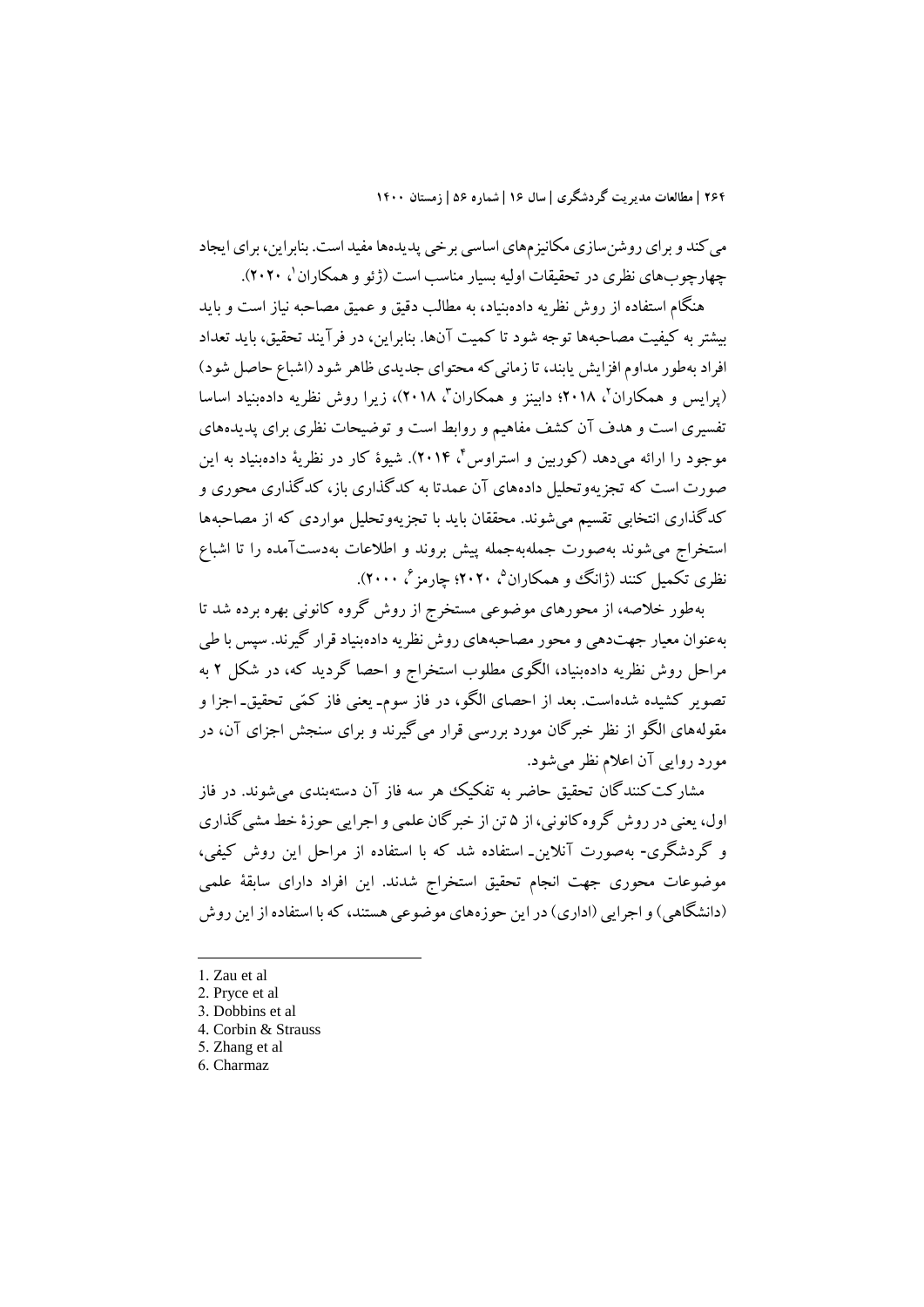مورد مصاحبه قرار خواهند گرفت. در فاز دوم تحقيق، از بازيگران مؤثر نهادهایِ خطمشيگذار زيستمحيطي و خبرگان گردشگری استفاده شد و بهدليل اينکه ماهيت دو حوزه تا حدودی به هم شباهت دارد، از نمونهگيری هدفمند، که يکي از روشهای نمونهگيری کيفي است، بهره برده شد. هريک از موضوعات محوری مستخرج از روش گروهکانوني از خبرگان اين فاز مورد پرسش و بررسي قرار گرفتند و تعداد نمونهها باتوجه به دستيابي به اشباع نظری تعيين شد، که درنهايت در حدود 13 نفر از خبرگان مشارکت داشتند. الزمبهذکر است که از افرادی در انتخاب خبرگان پژوهش استفاده شد که دارای تجربة چندينساله در اين حوزهها هستند و همچنين، با توجه به ماهيت مقولة خط مشيگذاری زيستمحيطي و گردشگری سبز، بايستي جزو خبرگان دانشگاهي و بازيگران تصميمگيرندۀ و/ يا اجرايي باشند، زيرا با عطف به اقتضائات ماهيتي حوزۀ خط مشيگذاری زيستمحيطي و گردشگری سبز در ايران، حوزۀ بازيگران و گروههای ذینفع مربوط در داخل کشور کامال متنوع و متکثر است. در فاز سوم، يعني قسمت پيمايش تحقيق، نيز از خبرگان و متخصصان این حوزه بهره برده شد، که با استفاده از روش نمونه گیری سیستماتیک<sup>ی ۱</sup>، ۸ نفر از آنها که جزو خبرگان دانشگاه هستند به سوالات پرسشنامه پاسخ دادند. همانطورکه در ابتدای تحقيق نيز بيان شد، الگوی بهدستآمده بايستي از لحاظ قابليت اتقان و روايي، مدنظر و تأييد خبرگان قرار ميگرفت، که اين مقوله با استفاده از پرسشنامهای که حاوی اجزای الگو بود برای خبرگان ارسال شد و نمرات آنها در جدول 2 به تفکيک اهميت و اولويت آنها در قالب رتبهبندی مرقوم شدهاست.

#### **يافتههاي تحقیق**

همانطورکه در روششناسي تحقيق توضيح داده شد، رويکرد تحقيق حاضر آميخته يا نرکيبي با رويکرد نسبي متوالي با وزن نابرابر<sup>٬</sup> است، که در سه فاز کيفي ـ کيفي ـ کمّي انجام مي شود. در اين طرح، ابتدا دادههای کيفي و سپس کمّي جمع آوری و تحليل مي شوند. در فاز اول، يعني روش گروهکانوني، که بهصورت آنالين انجام شد مواردی چون »محيط کالن فرهنگي و اجتماعي، سياسي، اقتصادی و زيستمحيطي، و ترتيبات نهادی روابط و تعامالت، ساختارهای هماهنگي بينسازماني، گروههای ذینفع و تأثيرگذار در تدوين و

<sup>1.</sup> Systematic Random Sampling

<sup>2.</sup> Partially mixed sequential dominant status design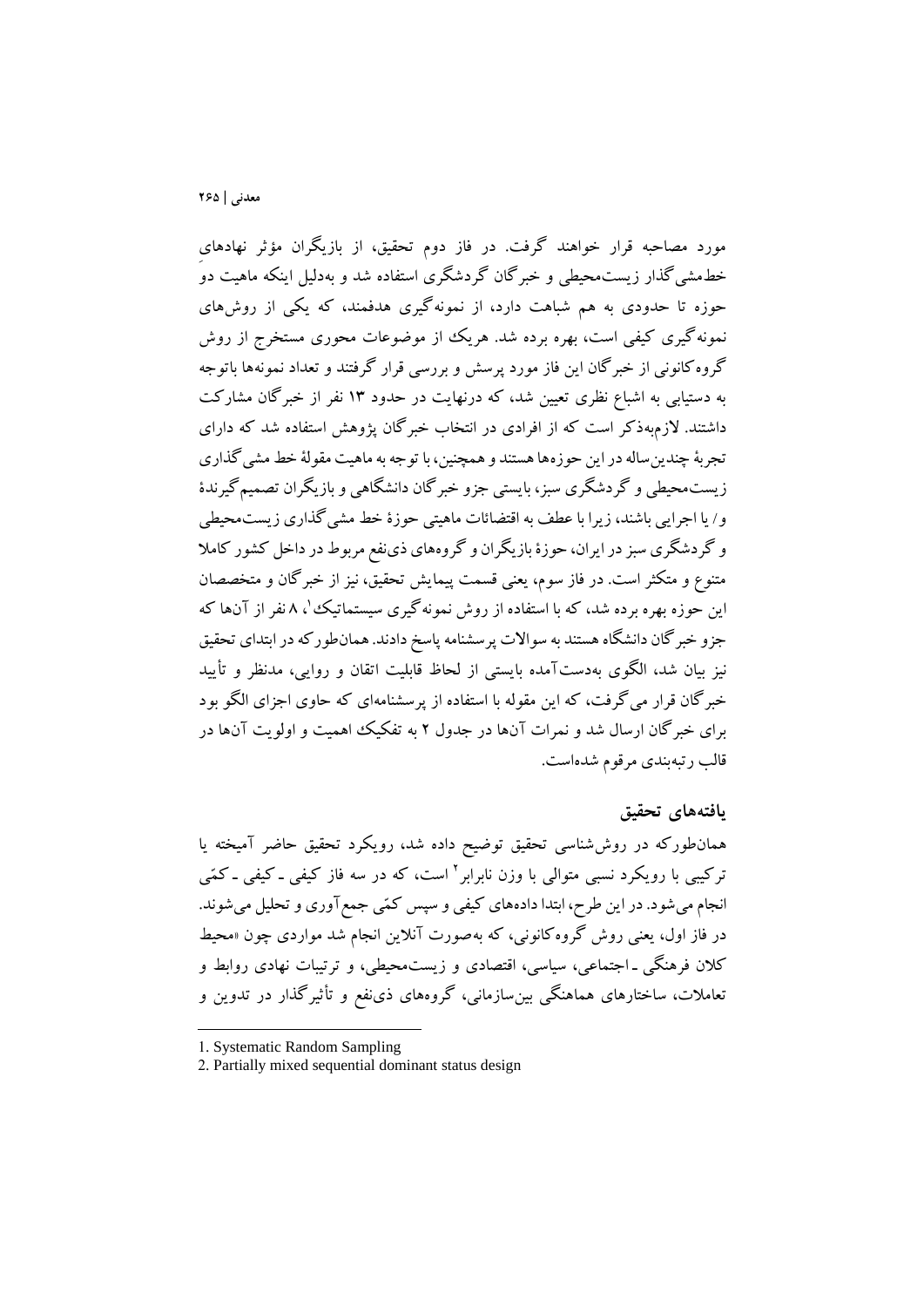اجرای خطمشيهای گردشگری، راهحلهای جديد و نوآورانه در ايجاد گردشگری سبز، نقارن طرحهای اجرایی گردشگری سبز و محیط زیست، خط مشیگذاری تعاملی' در گردشگری سبز» بهعنوان محورهای موضوعی استخراج شدند. در فاز دوم<sub>-</sub> یعنی در روش نظريهٔ دادهبنيادـ از رويکرد استراوس و کوربين بهره برده شد، که گزارهها در سه نوع کدگذاری »باز، محوری و انتخابي« مورد احصا و بررسي قرار گرفتند، که بهدليل جلوگيری از اطناب سخن، اين موارد در قالب جدول 1 و شش مقولة اصلي توضيح داده شدند و از مرقوم کردن ساير جداول صرف نظر شد:

|                                                           | <b>U.</b><br>.                                                                                                                                       |                           |
|-----------------------------------------------------------|------------------------------------------------------------------------------------------------------------------------------------------------------|---------------------------|
| كدگذاري انتخابي                                           | است کدگذاری محوری                                                                                                                                    | کدگذاری باز               |
| تعهد به حفظ و صیانت از<br>محیط زیست در جهت<br>گردشگري سبز | گسترش فرهنگ حفاظت از منابع طبیعی، حفظ<br>و صیانت از محیط زیست در گردشگری، حفظ<br>و نگهداری از ارزشهای طبیعی                                          | $PC^{\dagger}1 +  + PC12$ |
| مديريت سبز گردشگري                                        | گردشگری منبعث از مدیریت سبز، پیوند مفاهیم<br>مدیریت و اقتصاد سبز با مفاهیم گردشگری،<br>مديريت زنجيرة تامين سبز                                       | $PC13 +  + PC22$          |
| مشارکت، انسجام و<br>همکاری متولیان و<br>ذىنفعان گردشگرى   | تاثیر زیاد گروه های ذی:فوذ در فرآیند خط<br>مشي گذاري زيست.حيطي، همکاري و<br>تخصص گرایی در فرأیند خط مشی گذاری<br>زیست.حیطی، و برگزاری جلسات تعاملانه | $PC23++PC31$              |
| مديريت و أموزش مسائل<br>زیستمحیطی و گردشگری<br>سبز        | آموزش مفاهیم اخلاق و ارزشهای<br>زیست.حیطی در گردشگری، تعامل حقیقی با<br>محيط زيست سالم                                                               | PC32++PC40                |
| خط مشیگذاری جامع و<br>مشاركتي                             | خط مشی گذاری تعاملی، خط مشی گذاری<br>مشارکتمحور، خط مشی گذاری ترکیبی، و<br>تعامل و مشارکت نهادهای خطمشی گذار داخلی                                   | $PC41++PC54$              |
| ارتباطات و تعاملات<br>نهادهای متولی                       | ارتباط و مشاركت تمامى اقشار و بخشها،<br>تعامل و تبادل منابع و اطلاعات میان نهادهای<br>متولی، اتخاذ زیرساختهای لازم برای هماهنگی<br>نهادهای متولی     | PC55++PC63                |

**جدول .1 نمايش کدگذاريهاي تحقیق**

1. Interactive policy making

2. Point Code (PC)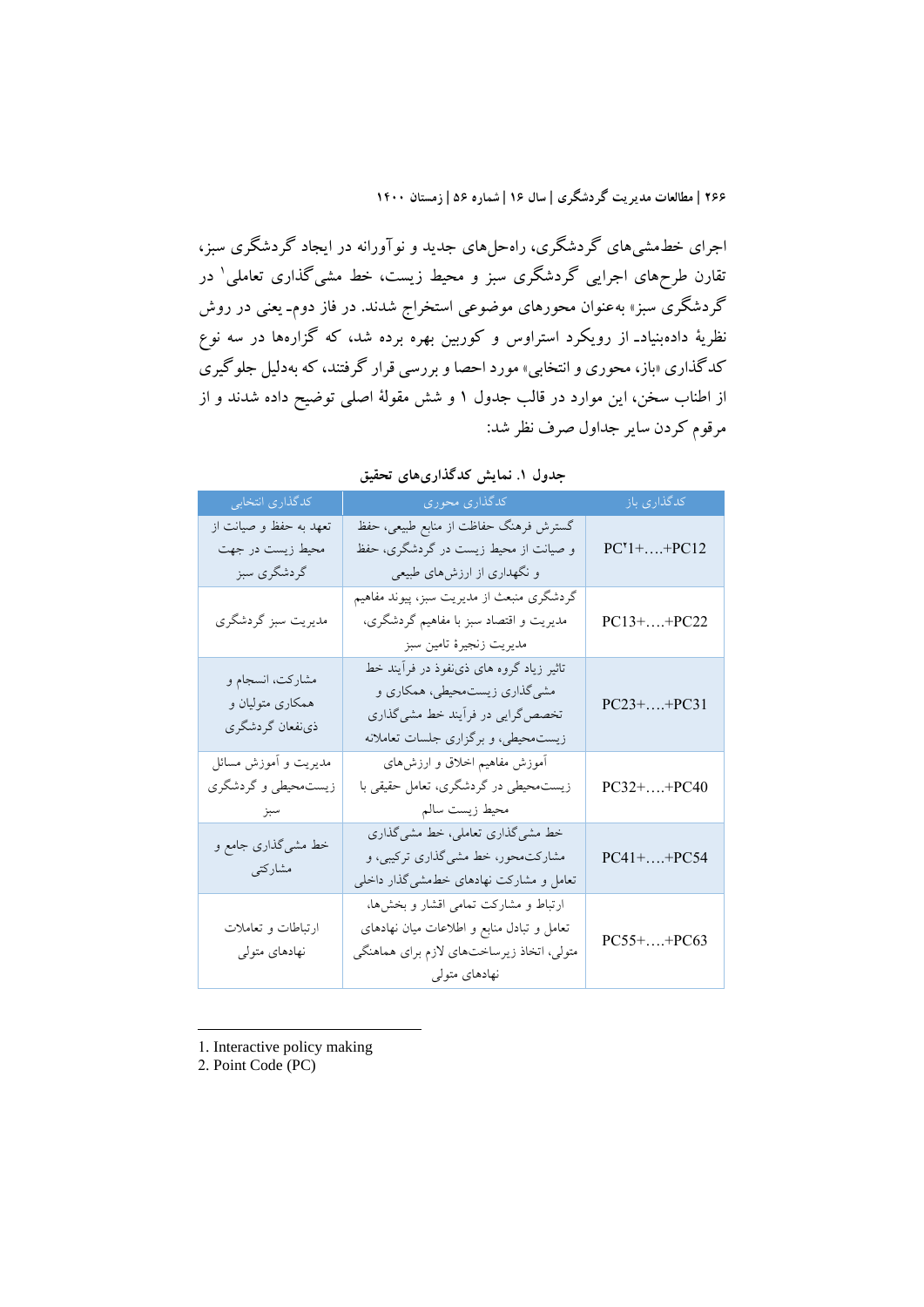| ادامه جدول ۱. |  |  |
|---------------|--|--|
|               |  |  |

| كدگذاري انتخابي                                                           | كدگذاري محوري                                                                                                                                        | كدگذارى باز      |
|---------------------------------------------------------------------------|------------------------------------------------------------------------------------------------------------------------------------------------------|------------------|
| توجه به منفعت عامه                                                        | توجه به جامعهٔ محلی و مشارکتهای مردمی،<br>الزامات حقوق شهروندى                                                                                       | $PC64++PC77$     |
| توسعهٔ دانش فنی و نوآوری<br>در فرایندهای گردشگری<br>سبز و مسائل زیستمحیطی | فناوری های سازگار با محیط زیست یا مدیریت<br>سبز، توسعهٔ فناوری های سازگار با محیط زیست و<br>نوأورىهاى مقبول جامعه                                    | $PC78 +  + PC83$ |
| حمایت از نوآوریها و<br>فناوریهای سبز                                      | استفاده از فناوریهای پاک (سبز)، گردشگری بدون<br>کربن، سرمایه گذاری در فناوری های حامی محیط<br>زیست در گردشگری، توسعه و هوشمندسازی<br>مقصدهای گردشگری | PC84++PC93       |
| برنامەریزی استراتژیک و<br>جامع                                            | انعطاف پذیری استراتژیک برنامهها،<br>خطمشیپژوهی، لزوم تدوین فرأیند جامع و<br>تعاملانه                                                                 | PC94++PC102      |
| توسعهٔ دیپلماسی<br>زيستمحيطي                                              | پیمانها و عهدنامههای متعدد بینالمللی، برگزاری<br>كنوانسيونهاي بينالمللي                                                                              | PC103++PC111     |
| تصمیمگیری و اجرای<br>خطمشىها                                              | برنامهریزی دقیق و راهبردی، تنظیم دستورکار برای<br>تدوین و اجرای خطمشیها                                                                              | $PC112++PC117$   |
| نهادينه كردن مشاركت عامه<br>در تدوين                                      | نقش و مشارکت عامه در دستورکار خطمشیهای<br>زیست محیطی، کمپینهای گردشگری طرفدار<br>محيط زيست                                                           | PC118++PC127     |
| گردشگري پايدار                                                            | توسع پایدار و گردشگری سبز، گردشگری<br>مسئولانه، آمایش سرزمین مبتنی بر اصولی چون<br>حفاظت از محیط زیست                                                | PC128++PC134     |
| هماهنگی در مدیریت<br>يكپارچۀ منابع                                        | مدیریت منابع زیستمحیطی سبز، و ارزیابی اثرات<br>زیست.حیطی                                                                                             | PC135++PC144     |
| توسعه و مديريت گردشگري<br>سبز                                             | توسعهٔ رفتار سبز در گردشگری، نظام حکمرانی<br>زیست محیطی، مدیریت و توسعه پایدار زیرساخت<br>های گردشگری                                                | PC145++PC153     |

همانطور که در جدول فوق مالحظه ميشود، از مجموع 1۵3 کد باز، ۴3 کد محوری و درنهايت 1۷ کد انتخابي بهدست آمدند، که اين موارد از طريق رويکرد نظاممند استراوس و کوربين در روش کيفي نظرية دادهبنياد استخراج و احصاء شدند.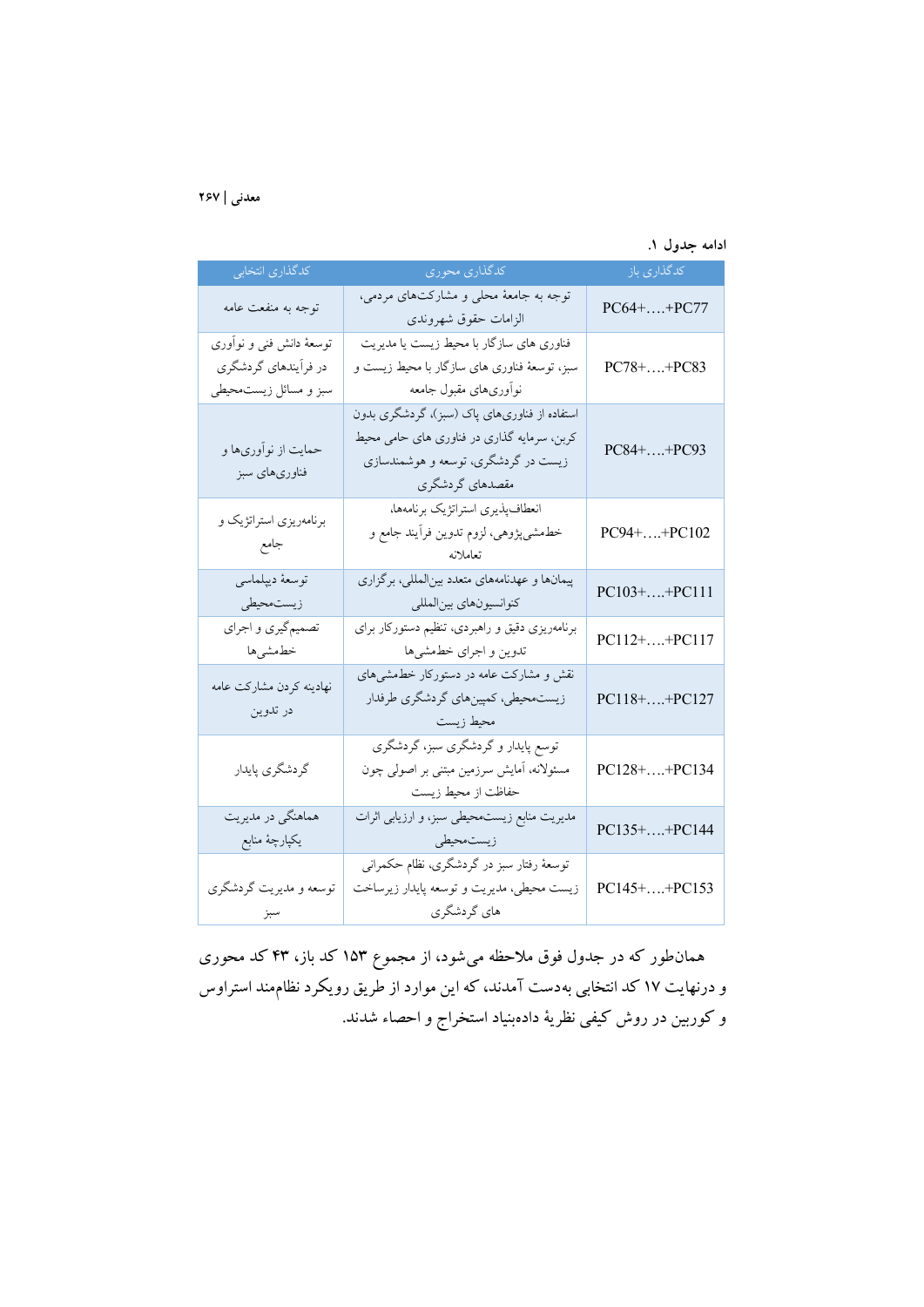درادامه، بهمنظور تبيين الگوی مطلوب، مقولهبندیهای صورتگرفته در شش دستة زير بررسي و توضيح داده ميشوند: شرايط علّي: تعهد به حفظو صيانت ازمحيطزيست در جهت گردشگری سبز، مديريت سبز گردشگری، مشارکت، انسجام و همکاری متوليان و ذینفعان گردشگری، مديريت و آموزش مسائل زيستمحيطي و گردشگری سبز. زمينه: خط مشيگذاری جامع و مشارکتي، ارتباطات و تعامالت نهادهای متولي، توجه به منفعت عامه. مقولهمحوری: خط مشيگذاری زيستمحيطي در بستر گردشگری سبز. شرايط مداخلهگر: توسعة دانش فني و نوآوری در فرآيندهای گردشگری سبز و مسائل زيستمحيطي، حمايت از نوآوریهاو فناوریهای سبز. راهبردها: برنامهريزی استراتژيک و جامع، توسعة ديپلماسي زيستمحيطي، نهادينه کردن مشارکت عامه در تدوين، تصميمگيری و اجرای خطمشيها. پيامدها: گردشگری پايدار، هماهنگي در مديريت يکپارچة منابع، توسعه و مديريت گردشگری سبز. ارائة الگوی مطلوب: با توجه به قواعد نظرية دادهبنياد و با استناد به رابطة بين مقولهها و موارد مطرحشده در روش تحقيق، الگوی مطلوب در شکل. ۲ ترسيم شد: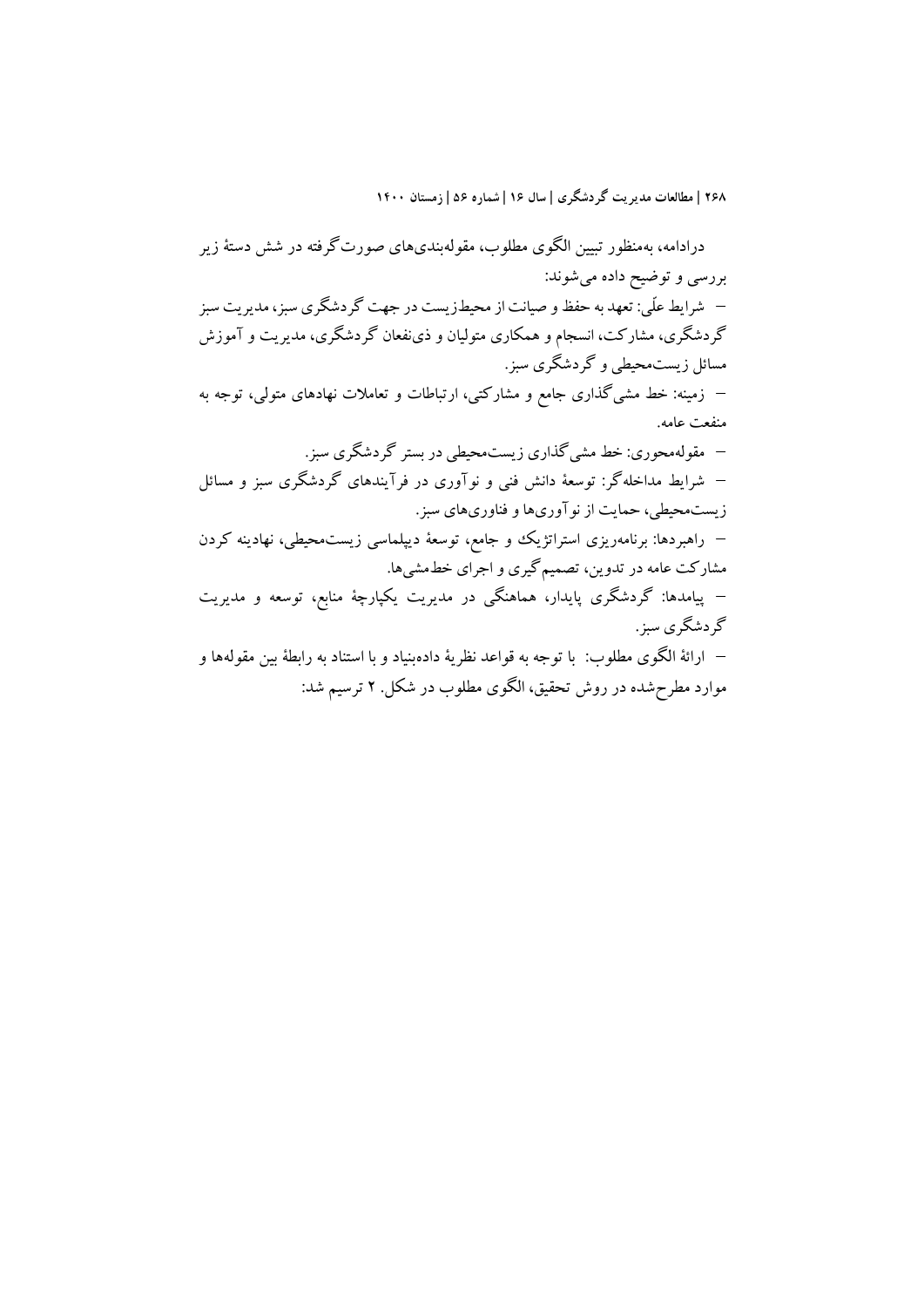

**شكل .2 الگوي مطلوب خط مشيگذاري زيستمحیطي در بستر گردشگري سبز**

فاز سوم فاز کمّی): در اين مرحله از تحقيق، کدهای استخراج شده بهصورت پرسشنامه درآمدند و با استفاده از پرسشنامة طراحيشده و با استفاده از نمونهگيری سيستماتيک، ميان خبرگان منتخب توزيع شدند. نتايج بهدستآمده با استفاده از نرمافزار SPSS مورد بررسي قرار گرفتند، که مقادير مربوط در جدولهای. 2 و . 3 مرقوم شدهاند. در اين قسمت، ابتدا اهميت و وزن هريک از شاخصها تعيين مي شود و سپس شاخصهای هر عامل مشخص ميشوند و آنگاه ضريب اهميت و ميانگين مجموعة عوامل هريک از کدها مورد تفکيک قرار ميگيرد، که در اينجا در قالب يک جدول عرضه شدهاست. اعتبار شاخصهای اين مضمون را 9 نفر از خبرگان دانشگاهي ارزيابي کردند، که حدود 89/۵ درصد در حد خيلي زياد، ۷/3 درصد در حد متوسط و 3/2 درصد در حد کم ارزيابي کردند.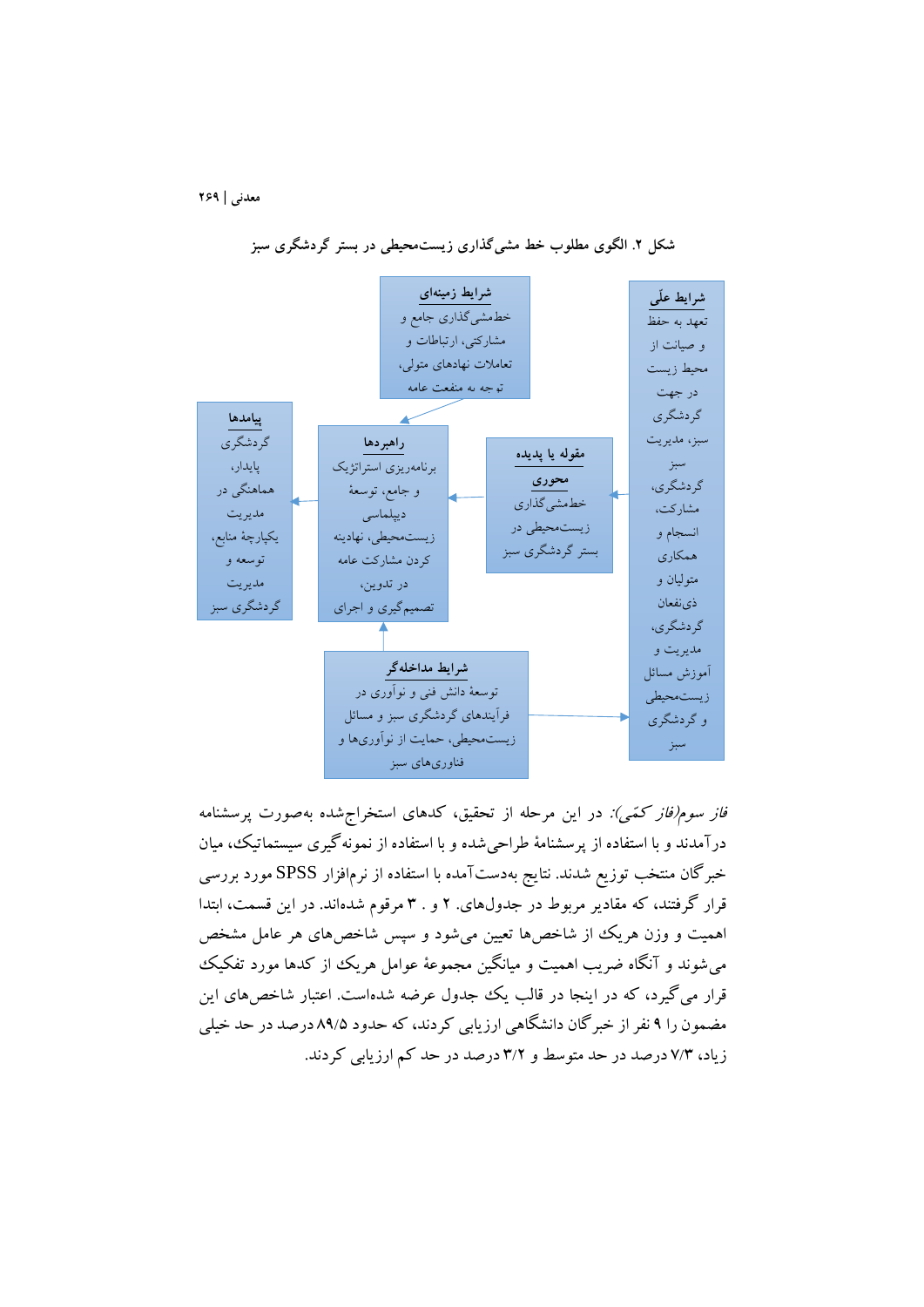| سطح<br>معناداری       | t.                      | درجة<br>آزادى | انحراف معيار      | ميانگين            | أشاخص ها<br>مقولهها |
|-----------------------|-------------------------|---------------|-------------------|--------------------|---------------------|
| $/ \cdot \cdot \cdot$ | ۱۹/۳۵٦                  | $\lambda$     | 127.00            | 2/V                | شرايط علّى          |
| $/ \cdot \cdot \cdot$ | $\Lambda$ /07 $\Lambda$ | $\lambda$     | 10000.            | 2/VTT              | شرايط زمينهاى       |
| $/ \cdot 17$          | $2/7\lambda$ 0          | $\lambda$     | 70002             | 2/222              | مقولهٔ محوری        |
| $/ \cdot \cdot 7$     | $\Lambda/\sim\Lambda$   | $\wedge$      | 10019             | 2/2                | شرايط مداخلهگر      |
| $/ \cdot \cdot \cdot$ | 9/777                   | $\lambda$     | $N \cdot \cdot Y$ | $\mathbf{r}_{0}$ . | راهبر دها           |
| $/ \cdot \cdot \cdot$ | 2/007                   | $\lambda$     | $10\Lambda$       | 2/72               | ىبامدها             |

**جدول .2** میانگین و انحراف معیار خط مشیگذاری زیستمحیطی در بستر گردشگری سبز

همانطور که در جدول فوق مشاهده ميشود، ميانگين مقولههای الگوی مستخرج دارای مقادير قابلقبولي هستند، که اين مورد نشاندهندۀ تاييد پاسخدهندگان در رابطه با آنهاست.

| <b>SD</b>                            | $\overline{X}$ | شاخصها                                                                 | رديف                 |
|--------------------------------------|----------------|------------------------------------------------------------------------|----------------------|
| $\cdot \pi$ 00                       | $\pmb{\circ}$  | تعهد به حفظ و صیانت از محیط زیست در جهت گردشگری سبز                    | $\sqrt{2}$           |
| $\cdot/2 \cdot 7$                    | $2/\lambda$    | مدیریت سبز گردشگری                                                     | ۲                    |
| $\cdot$ /07 $V$                      | 2/7            | مشارکت، انسجام و همکاری متولیان و ذینفعان گردشگری                      | ٣                    |
| $\cdot$ /070                         | 2/77           | مدیریت و آموزش مسائل زیست محیطی و گردشگری سبز                          | ٤                    |
| $\cdot$ / $\cdot$ $\cdot$            | 2/70           | خط مشی گذاری جامع و مشارکتی                                            | ٥                    |
| $\cdot/0$                            | 0/1            | ارتباطات و تعاملات نهادهای متولی                                       | ٦                    |
| .7077                                | 2/T            | توجه به منفعت عامه                                                     | ٧                    |
| $\cdot$ / $\vee$ $\vee$ $\wedge$     | ٤/٤            | وضعیت خط مشی گذاری زیست.حیطی در بستر گردشگری سبز                       | ۸                    |
| $\cdot$ $N\Lambda$                   | 2/24           | توسعهٔ دانش فنی و نوآوری در فرآیندهای گردشگری سبز و مسائل<br>زيستمحيطى | ٩                    |
| .77V                                 | 2/20           | حمایت از نوآوریها و فناوریهای سبز                                      | ١٠                   |
| $\cdot$ $\wedge$                     | 2/7            | برنامەریزی استراتژیک و جامع                                            | $\mathcal{L}$        |
| $\cdot$ / $\wedge$ $\wedge$ $\wedge$ | 2/11           | توسعهٔ دیپلماسی زیستمحیطی                                              | ۱۲                   |
| $\cdot$ /V $\cdot$                   | 2/1            | نهادینه کردن مشارکت عامه در تدوین                                      | $\mathsf{Y}^{\star}$ |
| $\cdot$ $\sim$ $\approx$             | $2/\lambda$    | تصمیم گیری و اجرای خطمشیها                                             | ١٤                   |
| $\cdot$ / $\vee$ $\cdot$ $\vee$      | 2/7            | گردشگرى پايدار                                                         | ۱٥                   |
| $\cdot$ /017                         | 2/47           | هماهنگی در مدیریت یکپارچهٔ منابع                                       | ۱٦                   |
| .702                                 | 2/11           | توسعه و مديريت گردشگري سبز                                             | $\mathsf{v}$         |

**جدول .3 میانگین و انحراف معیار شاخصهاي خط مشيگذاري زيستمحیطي در بستر گردشگري سبز**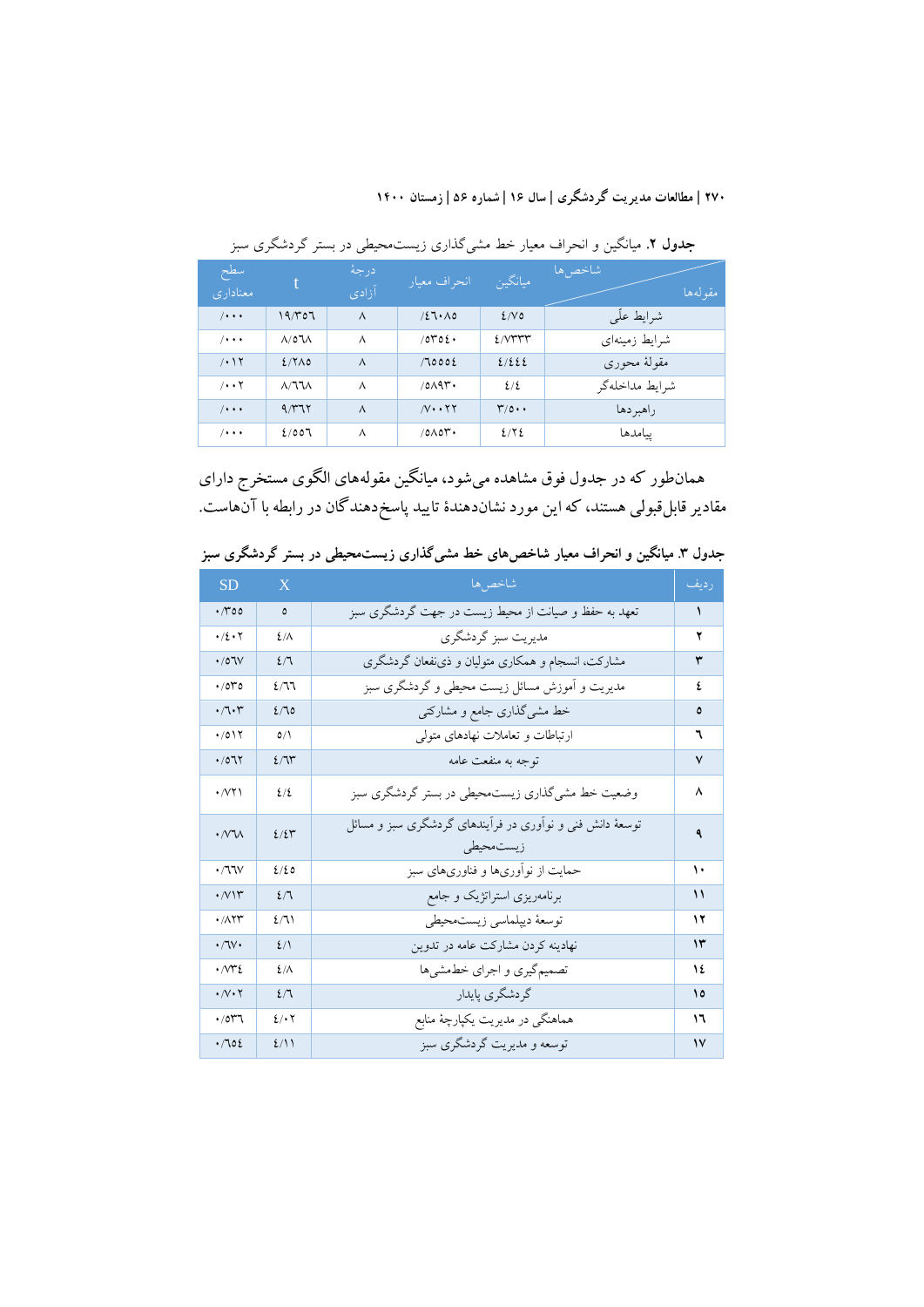همانطور که در جداول ۲ و ۳، يعني جدولهای ميانگين و انحراف استاندارد و شاخص ها مشاهده ميشود، ميانگين همة شاخصها از ۴ بزرگتر هستند و اين موضوع نمايانگر تأکيد پاسخدهندگان بر شاخص های گفتهشده است. در میان شاخص هایی که مورد بررسی قرار گرفتند، شاخص »ارتباطات و تعامالت نهادهای متولي« از بيشترين نمره برخوردار است، که نشاندهندۀ اهميت اين مقوله در الگوی بهدستآمده است. درادامه، به نتيجهگيری و ارائة پيشنهادهای کاربردی ميپردازيم.

## **نتیجهگیري**

پژوهش حاضر با هدف تدوين الگوی مطلوب خط مشيگذاری زيستمحيطي در بستر گردشگری سبز صورت گرفتهاست، که با استفاده از روش ترکيبي به تدوين الگوی مورد نظر پرداختهاست. دستاندرکاران گردشگری سبز در تالش برای حفظ داراييهای گردشگری سبز در آينده با عوامل مختلفي روبرو هستند؛ برای مديريت اين عوامل، برنامهريزان، خطمشيگذاران و مديران گردشگری بايد خطمشيها و استراتژیهای سبز پايدار را تجويز و اخذ کنند، کيفيت و کميت خطمشيهای مربوط را بهبود بخشند و اصول و شيوههای توسعة پايدار را مورد توجه قرار دهند تا درنهايت گردشگری سبز را بهبود بخشند. خطمشيهای زيستمحيطي مدوّن به محيطهای تميزتر منجر ميشوند، در حاليکه استراتژیها و رفتارهای نوآورانه را هم در راستای ایجاد رشد سبز <sup>۱</sup> و راهبرد «برد ـ برد آ» برای اقتصاد و محيط زيست تشويق ميکنند. چنين خطمشيهای برد و بردی توسط خطمشيگذاران بهطور فزايندهای دنبال ميشوند، که در تعداد فزايندۀ آنها در اقدامات غير آلاينده و «سبز"، گويای اين موضوع است (هِرمان و شِنک ًا، ۲۰۲۱). انتخاب خط مشي بهينه و استراتژیهای مختلف نميتواند مطلق باشد، زيرا ممکن است وضعيت مشکالت و مسائل مرتبط با اين زمينه در طول زمان تغيير کند. عوامل متعددی بر تصميمات و اجرای خط مشيءاي زيست.محيطي تأثير مي گذارند (هو و همکاران<sup>۵</sup>، ۲۰۲۰). از همين رو، مشاهده ميشود که در بسياری از کشورها، شهروندان عموما از خطمشيهای زيستمحيطي حمايت

<sup>1.</sup> green growth

<sup>2.</sup> win-wins

<sup>3.</sup> Green new deals

<sup>4.</sup> Herman & Shenk

<sup>5.</sup> Hou et al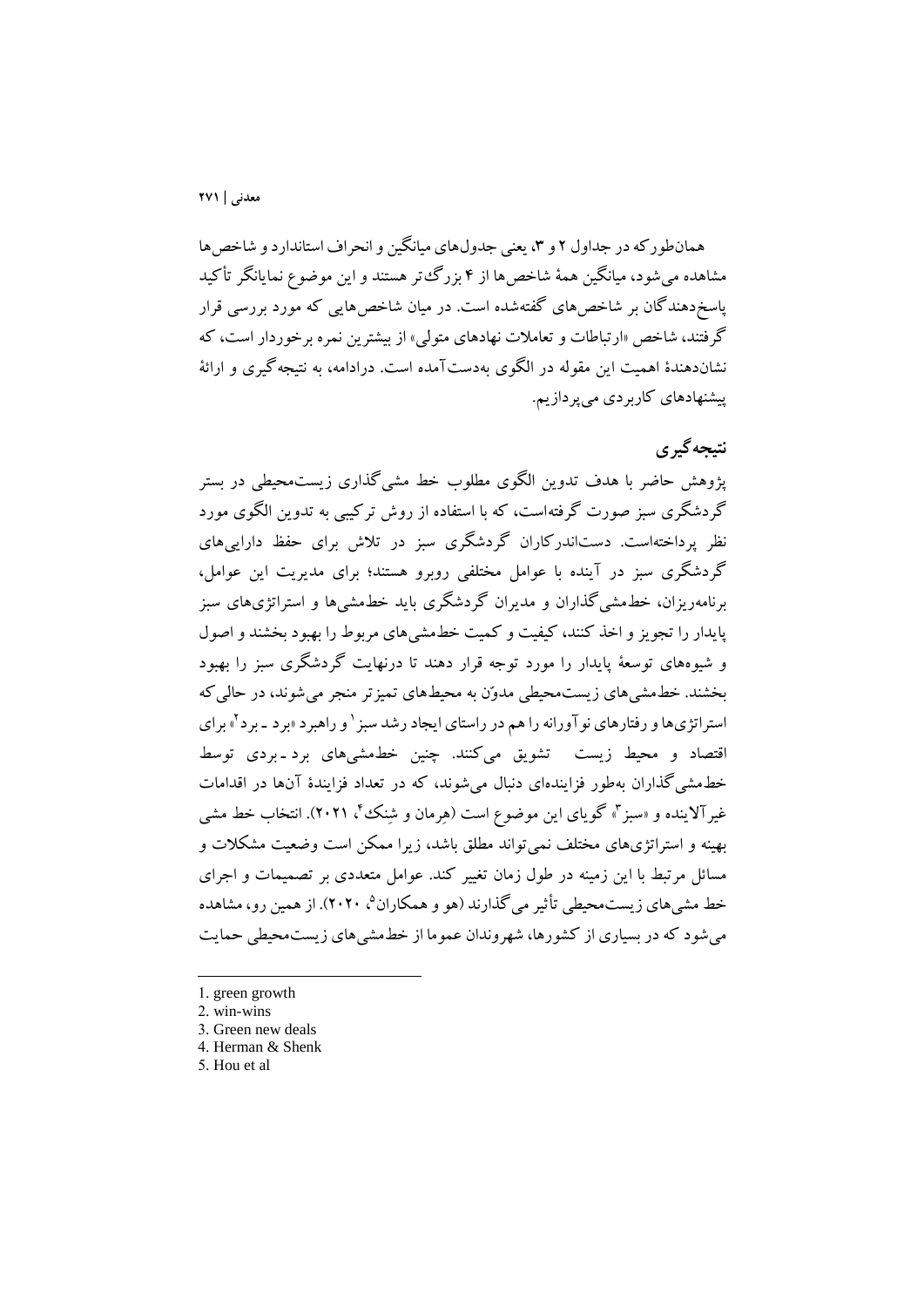ميکنند و مايلاند برای تامين کاالهای عمومي از جمله تنوعزيستي و خدمات اکوسيستم هزينه کنند.

مطابق با يافتههای تحقيق نيز مالحظه شد که شاخصهايي چون »ارتباطات و تعامالت نهادهای متولي، تعهد به حفظ و صيانت از محيطزيست در جهت گردشگری سبز، برنامهريزی استراتژيک و جامع، خط مشيگذاری جامع و مشارکتي، توسعة ديپلماسي زيستمحيطي« مهمترين شاخصهای شناسايي شدۀ الگوی بهدستآمده هستند، که بايستي در جهت ارتقای کيفيت تعامالت نهادهای متولي، اثربخشي خطمشيهای مصوب دولت، پايداری محيط زيست و کاهش اثرات منفي زيستمحيطي گردشگری پياده شوند. اين نتايج مستلزم تدوين خط مشيهای دقيقتری برای صنعت گردشگری هستند، که با هدف توسعة پايدار گردشگری و حمايت از گردشگری سبز بايستي به آنها توجه ويژهای شود. تحوالت زيستمحيطي از يک سو و گسترش فرآيندهای گردشگری از سوی ديگر باعث ميشود موضوع توجه به اين مفاهيم بيش از پيش شود. کشور ما نيز ميتواند در راستای ايجاد نظام يکپارچة ملي محيط زيست و مديريت هماهنگ و نظاممند منابع حياتي، مقولة گردشگری سبز را بهصورت جامع و پويا تداعي سازد. بههمين منظور، الگوی خط مشيگذاری زيستمحيطي در بستر گردشگری سبز ميتواند به عنوان اساسي برای تدوين و اجرای خطمشي،های زيست.حيطي باشد که با کم ترين خلأ و چالشي برای محيط زيست ًو گردشگری مفيد باشد و از طرفي، چنين الگويي با عطف به استخراج از فهم شخصي بازيگران و ذینفعان کليدی دو حوزۀ علمي، از قابليت اتکای بااليي برخوردار است. در ادامه، پيشنهادهای مربوطه ارائه ميشوند:

### **پیشنهادها**

- با توجه به موارد فوق و نتايج بهدستآمده، پيشنهاد ميشود که در راستای ايجاد گردشگری سبز و پايدار، نهادهای متولي در اين زمينه «استانداردها»ی مربوط را تنظيم کنند. صرف اينکه خط مشيگذاری صورت گيرد کافي نيست و نيازمند تعريف استانداردهايي هستيم تا ساير اقشار و ردهها نيز بتوانند در اين راستا همکاری کنند و در راستای پيادهسازی اهداف، مفيد باشند. درواقع استانداردها بهعنوان ابزاری برای تنظيم مسائل زيستمحيطي، نقش اساسي اي در تعريف سطوح قابل قبول ايمني و حفاظت از محيط زيست ايفا مي کنند. از ديدگاه حکمراني، استانداردها برای پيادهسازی و اجرا از ذینفعان غيردولتي، از جمله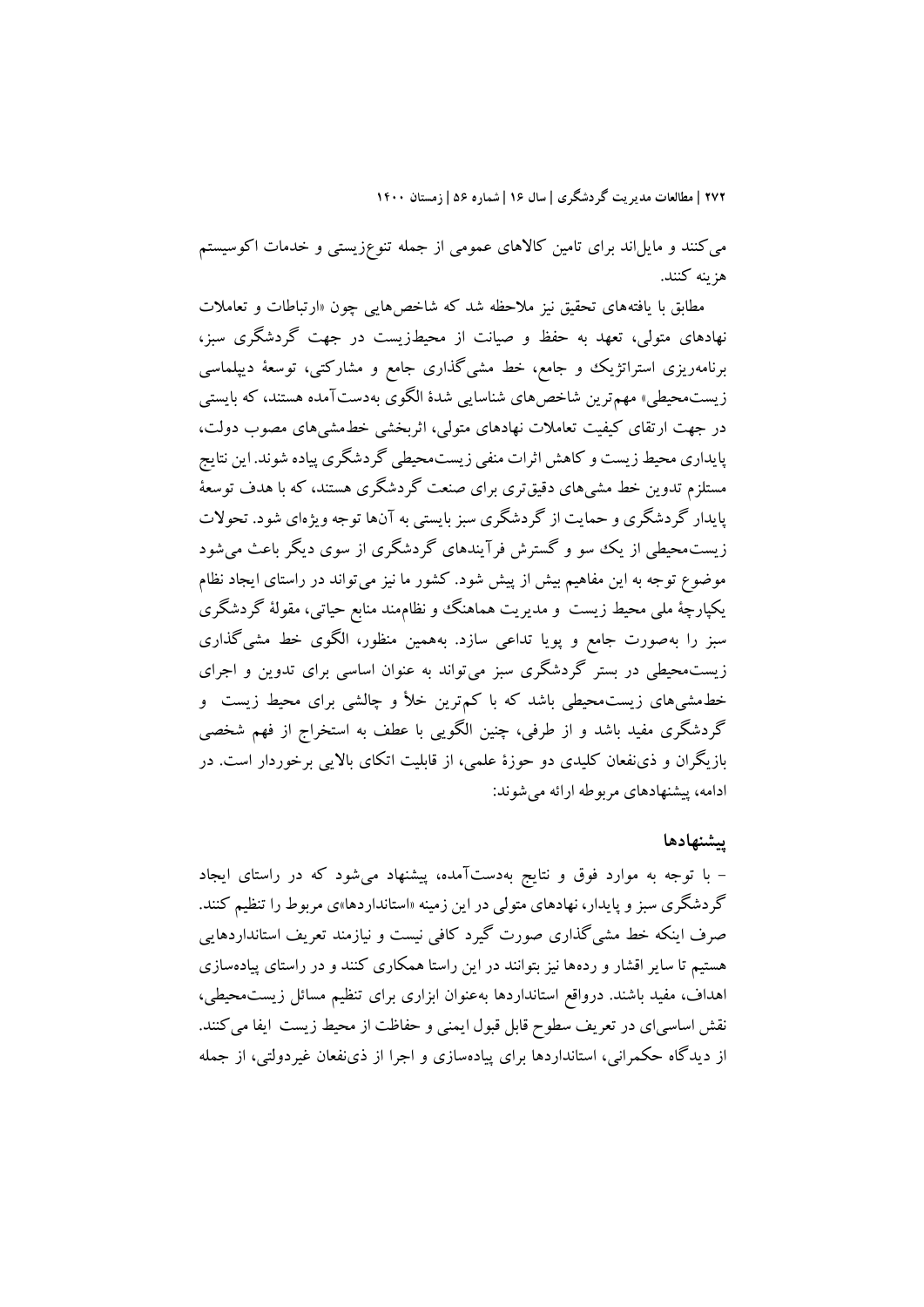سازمانهای صنعتي و زيستمحيطي،در تعيين معيارهايي که خطمشيها براساس آنها وضع میشوند کمک می گیرند. به گفتهٔ گولدن و همکاران'(۲۰۱۹) استانداردها می توانند در غیاب مقررات نيز نقش راهنما و گستردهای را ايفا کنند.

- پيشنهاد دوم آموزش اصول حفاظت از طبيعت و فرهنگسازی در گردشگری است. اين مقوله نيازمند خط مشيگذاری تعاملي نهادها و سازمانهای متولي است. در يافته های تحقيق نيز مشخص شد که شاخص »ارتباطات و تعامالت نهادهای متولي« بيشترين نمره را در اين زمينه اخذ کرد و از نظر خبرگان، مهمترين شاخص الگوست. بنابراين نياز است که در حوزۀ خط مشيگذاری زيستمحيطي در بستر گردشگری سبز، اين ارتباط و تعامل بيشتر و باکيفيتتر از قبل باشد تا بتوان در اين زمينه به بهترين نتايج دست يافت.

- پيشنهاد سوم در رابطه با آموزشهای عمومي و فرهنگي است، که در خالل تحقيق نيز به آن اشاره شد. صرف خط مشي گذاری و صدور دستورالعملها و ... کفايت نمي کند، بلکه نياز است تا جامعة عمومي در اين زمينه آموزش ببيند و با خطمشيها و دستورالعملهای تدوينشده آشنا شوند، زيرا در صورت نبود همکاری جامعه، اين موارد چيزی بيش از اسنادی مجلد نيستند، که ضمانت اجرايي آنها نيز در هالهای از ابهام خواهند ماند. گردشگری تنها درصورتي ميتواند متناسب با نيازها و اصول حفاظت از تنوعزيستي باشد که اثرات اکولوژيکي در نظر گرفته شوند و توصيههای عمومي در مورد حفاظت از طبيعت و ارزشهای فرهنگی اعمال شده باشند، محققانی چون وِستی و همکاران' (۲۰۱۴)، لیو و همکاران<sup>۳</sup> (۲۰۱۳) و کاتيبوگ ــسينها<sup>۲</sup> (۲۰۱۰) هم در تحقيقاتشان به اين مورد اشاره کردهاند.

- پيشنهاد سوم بهةمنظور همراستاسازی تحقيقات معتبر در اين زمينه است، که پيشنهاد ميشود تا محققان بهمنظور ارتباط بيشتر ميان مفاهيم خط مشيگذاری زيستمحيطي و گردشگری سبز، به بررسی لزوم «همراستایی و انسجام» مفاهیم مرتبط با آنها بپردازند و تحقيقاتي را صورت دهند.

1

4. Catibog-Sinha

<sup>1.</sup> Goulden et al

<sup>2.</sup> Votsi et al

<sup>3.</sup> Liu et al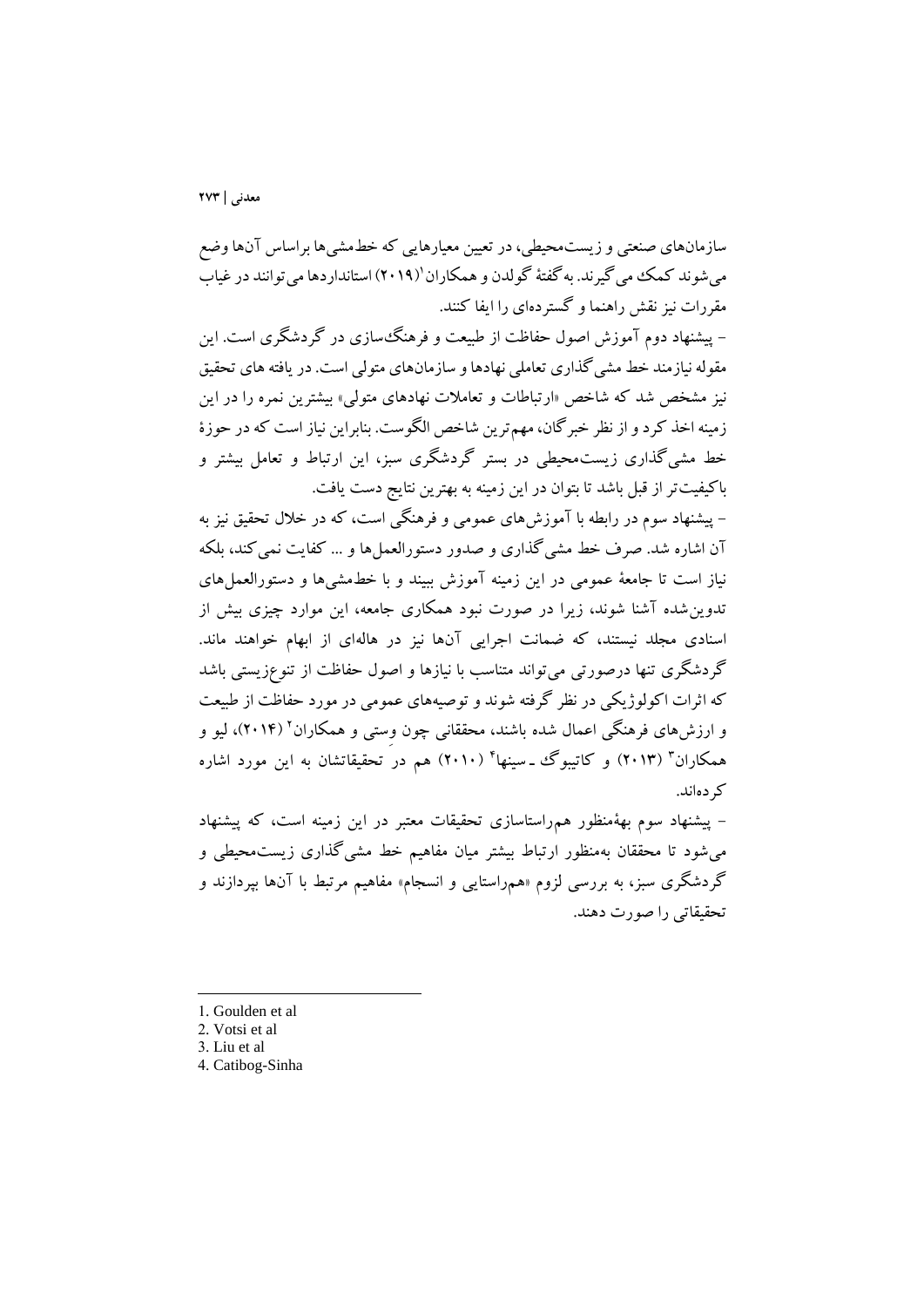**تعارض منافع** تعارض منافعي وجود ندارد.

**ORCID iD** http://orcid.org/0000-0001-7204-5572

**منابع**  حسيني، مريم. )139۴(. معرفي روش گروه کانوني <sup>و</sup> کاربرد آن در تحقيقات. تهران: انتشارات و اطالع رساني مرکز پژوهش و سنجش افکار. رمضانيان، محمد رحيم؛ حيدرنيای کهن، پدرام. )1389(. عوامل مؤثربر مديريت زنجيرۀ تأمين سبز در صنعت گردشگری مورد مطالعه: آژانسهای مسافرتي شهر تهران. مطالعات مديريت گردشگری. دوره ،۵ شماره 1۴ ، زمستان ،1389 صفحه .1۵1-12۵ صالحي، صادق؛ فيضي زنگير، سلمان؛ قلي پور، ياسر. )1399(. تحليلي بر تصويرورفتار سازگار با محيط زيست در مقاصد طبيعت-پايه )مطالعهی موردی: شهرستان ماسال(. مطالعات مديريت گردشگری. دوره ،1۵ شماره ،۵2 زمستان ،1399 صفحه .۷9-۵1 وثوقي، ليال؛ شمسي ماربيني، نرگس. )139۵(. ارزيابي عوامل مؤثر بر موفقيت اقامتگاههای سبز. مطالعات مديريت گردشگری. دوره ،10 شماره ،32 زمستان ،139۴ صفحه .۶۷-8۷ ياوریگهر، فاطمه؛ حياتي، خليل. )1399(. نوآوری پايدار در صنعت مهمان نوازی: بررسي نقش اشاعه نوآوری، فشارهای محيطي، بازاريابي سبز و تعهد منابع. مطالعات مديريت گردشگری. دوره ،1۵ شماره ،۵2 زمستان ،1399 صفحه .۵0-2۷ 10.22054/TMS.2020.49649.2262

#### **Reference**

- Aldous, D. E. (2013). EFFECTS OF GREEN TOURISM ON SUSTAINABLE DEVELOPMENT. *Acta Horticulturae*, (999), 171–178. doi:10.17660/actahortic.2013.999.23.
- Archer, B., & Copper, C. (1994). The positive and negative impacts of tourism. In W. Theobold (Ed.), *Global tourism: The next decade* (pp. 69– 91). London: Butterworth Heinemann.
- Azam, Muhammad; Alam, Md Mahmudul & Hafeez, Muhammad Haroon. (2018). Effect of tourism on environmental pollution: Further evidence from Malaysia, Singapore and Thailand. *Journal of Cleaner Production*. Volume 190, 20 July 2018, Pages 330-338.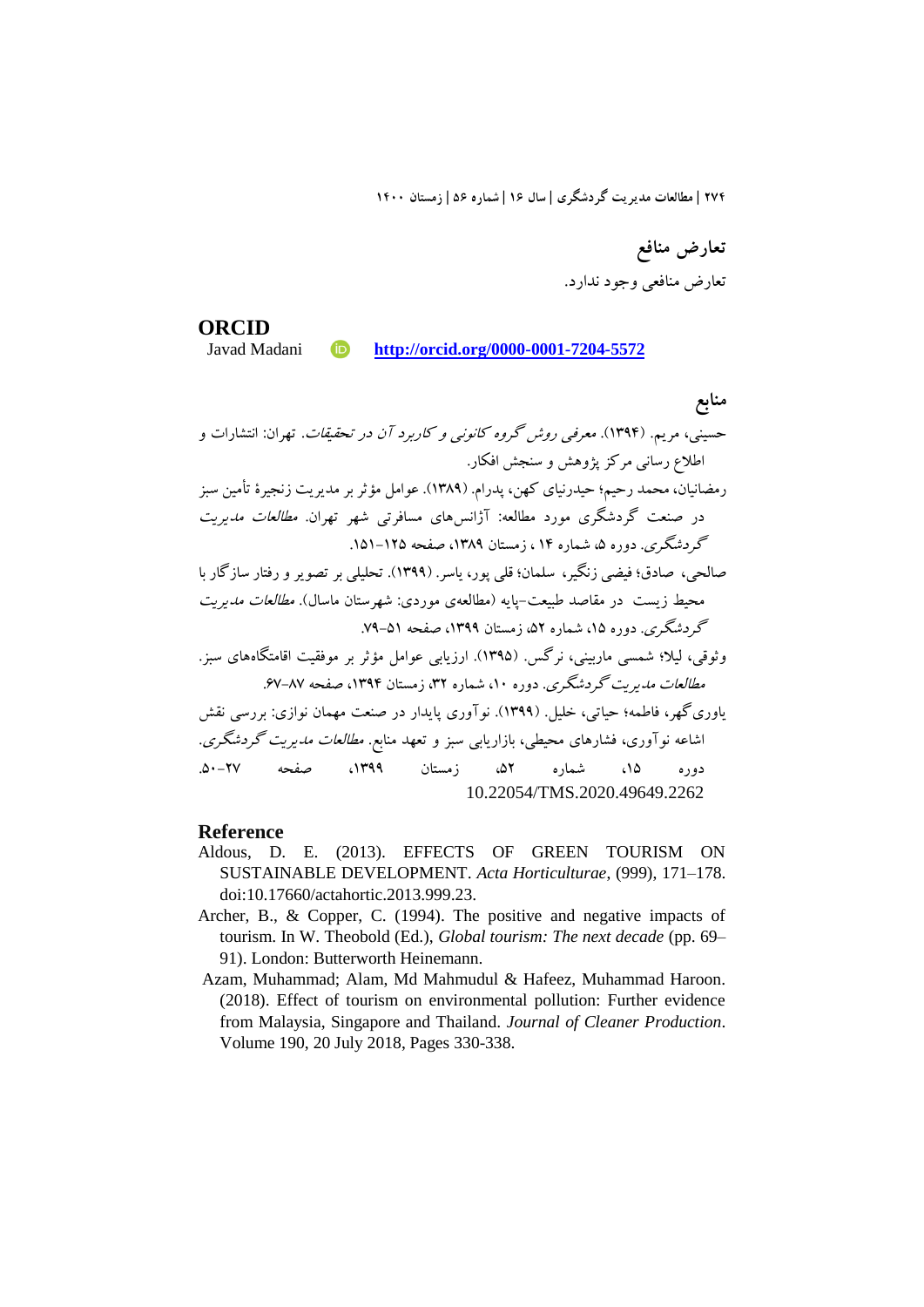- Azam, M & Sarker, T. (2011). GREEN TOURISM IN THE CONTEXT OF CLIMATE CHANGE TOWARDS SUSTAINABLE ECONOMIC DEVELOPMENT IN THE SOUTH ASIAN REGION. *Journal of Environmental Management and Tourism*. Volume II Issue 1(3) Summer 2011.
- Baker, P. R. (1986). Natural area destinations: The Moroccan experience. *Tourism Management*, 7, 129–131.
- Barbour, R. (2008). *Doing focus groups*. Sage.
- Birkland, Thomas A. (2019). *An introduction to the policy process: theories, concepts, and models of public policy making*. 5th edition. New York, NY : Routledge, 2019.
- Chan, Ying Tung.(2020). Are macroeconomic policies better in curbing air pollution than environmental policies? A DSGE approach with carbondependent fiscal and monetary policies. *Energy Policy*. 141 (2020) 111454.
- Charmaz, K., 2000. Grounded Theory: Objectivist and Constructivist Methods. 2nd ed. Sage Publications, Thousand Oaks, CA, pp. 509–536.
- Chen, Luyi; Zhou, Rong; Chang, Yue & Zhou, Yuan. (2020). Does green industrial policy promote the sustainable growth of polluting firms? Evidences from China. *Science of The Total Environment*. Volume 764, 10 April 2021, 142927.
- Corbin, J., Strauss, A., (2014). Basics of Qualitative Research: Techniques and Procedures for Developing Grounded Theory. 4th ed. SAGE Publications.
- Creswell, J. W. (2018). Research design: Qualitative and mixed methods approaches. SAGE Publications, Inc; 5th edition (January 2, 2018).
- Croyle, S. L.; Belage, E.; Khosa, D. K.; LeBlanc, S. J.; Haley, D. B.; and Kelton, D. F. (2019). Dairy farmers' expectations and receptivity regarding animal welfare advice: A focus group study. *Journal of Dairy Science.* Volume 102, Issue 8, August 2019, Pages 7385-7397.
- Cocklin, Chris & Moon,Katie. (2020). Environmental Policy. *This article is a revision of the previous edition article by C. Cocklin*, volume 3, pp 540– 545, 2009 Elsevier Lt.
- Czyżewski, Bazyli; Trojanek, Radosław; Dzikuć, Maciej & Czyżewski, Andrzej. (2020). Cost-effectiveness of the common agricultural policy and environmental policy in country districts: Spatial spillovers of pollution, bio-uniformity and green schemes in Poland. *Science of the Total Environment.* 726 (2020) 138254.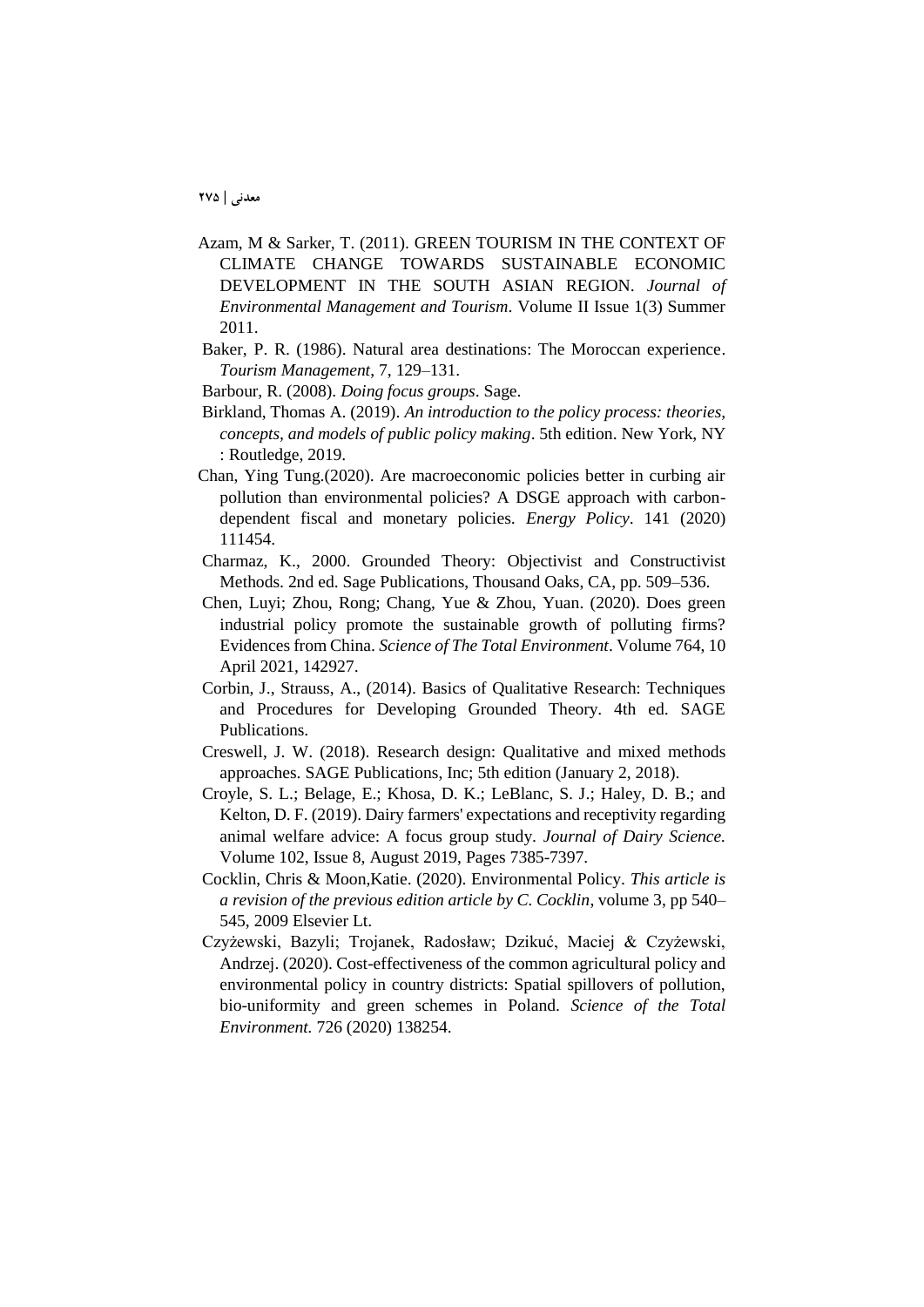- Dobbins S, Hubbard E, Flentje A, Rose CD, Leutwyler H. (2018). Play provides social connection for older adults with serious mental illness: a grounded theory analysis of a 10-week exergame intervention. Aging Mental Health 2018;24:596–603.
- Driml, S., & Common, M. (1996). Ecological economics criteria for sustainable tourism: Application to the Great Barrier Reef and Wet Tropics World Heritage Areas, Australia. *Journal of Sustainable Tourism*, 4, 3–16.
- Galeotti, Marzio; Salini, Silvia & Verdolini, Elena. (2020). Measuring environmental policy stringency: Approaches, validity, and impact on environmental innovation and energy efficiency. *Energy Policy*. 136 (2020) 111052.
- Goulden, Shula; Negev, Maya; Reicher, Shay & Berman, Tamar. (2019). Implications of standards in setting environmental policy. *Environmental Science and Policy.* 98 (2019) 39–46.
- Farrell, B., & Twining-Ward, L. (2005). Seven steps towards sustainability: Tourism in the context of new knowledge. *Journal of Sustainable Tourism*, 13, 109–122.
- Hall, M. C. (2010). Tourism and biodiversity: More significant than climate change? [Special Issue]. *Journal of Heritage Tourism*, 5, 253–266.
- Herman, Kyle S. & Shenk, Justin. (2021). Pattern Discovery for climate and environmental policy indicators. *Environmental Science & Policy*. Volume 120, June 2021, Pages 89-98.
- Hosseini, Maryam. (2015). Introducing the focus group method and its application in research. Tehran: Publications and Information Center of Research and Thought Assessment. [In Persian].
- Hou, Shuhua; Xu, Jiuping & Yao, Liming. (2020). Integrated environmental policy instruments driven river water pollution management decision system. *Socio-Economic Planning Sciences*. Volume 75, June 2021, 100977.
- Kelly, J. Andrew; Clinch, J. Peter; Kelleher, L & Shahab, S. (2020). Enabling a just transition: A composite indicator for assessing home-heating energypoverty risk and the impact of environmental policy measures. *Energy Policy.* 146 (2020) 111791.
- Koskima, Vesa; Rapeli, Lauri & Hiedanpaa, Juha. (2021). Governing through strategies: How does Finland sustain a future-oriented environmental policy for the long term?. *Futures.* 125 (2021) 102667.
- Lu, Chun-Wei; Huang, Jui-Chan; Chen, Chen; Shuc, Ming-Hung; Hsu, Chih-Wei; Bapu, B.R.Tapas. (2021). An energy-efficient smart city for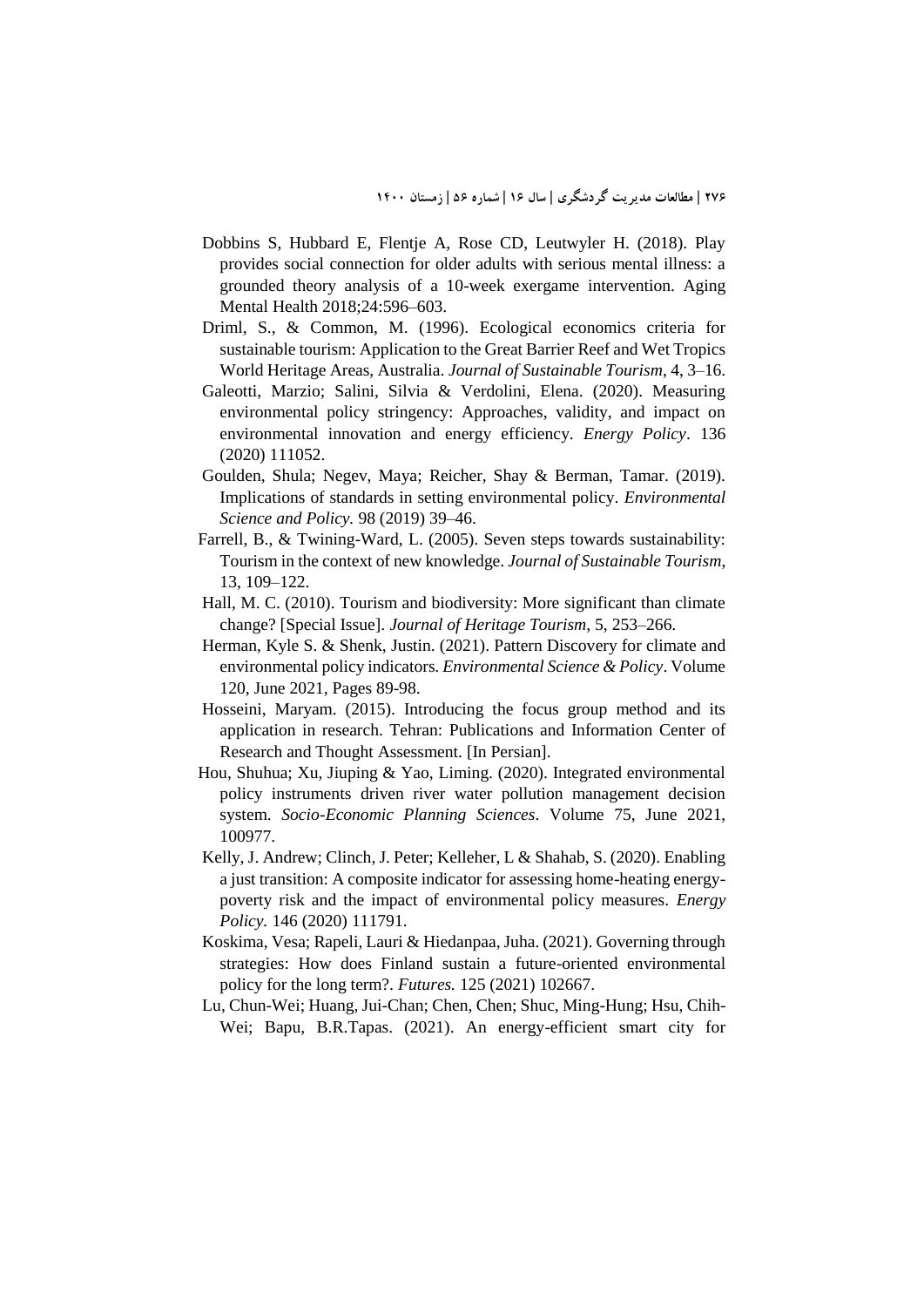sustainable green tourism industry. *Sustainable Energy Technologies and Assessments*. Volume 47, October 2021, 101494.

- Moore , T , McKee , K & McLoughlin , P J 2015 , 'Online focus groups and qualitative research in the social sciences : their merits and limitations in a study of housing and youth', *People, Place and Policy* , vol. 9 , no. 1 , pp. 17-28 . https://doi.org/10.3351/ppp.0009.0001.0002.
- Nguyen, Canh Phuc & Su, Thanh Dinh. (2021). Tourism, institutional quality, and environmental sustainability. *Sustainable Production and Consumption*. Volume 28, October 2021, Pages 786-801.
- Pryce H, Hall A, Shaw R, Culhane B, Swift S, Straus J, et al. (2018). Patient preferences in tinnitus outcomes and treatments: a qualitative study. Int J Audiol 2018; 57 (10):784–90.
- Ramanian, Mohammad Rahim & Heydarnia kohan, Pedram. (2011). Factors affecting green supply chain management in tourism industry, Investigation of Tehran's Tour & Travel Agencies. *Tourism Management Studies.* Volume 5, Number 14, Winter 2011, pp. 125-151. [In Persian].
- Salehi, Sadegh; Feizi, Salman & Gholipour, Yaser. (2021). Analyzing Factors Influencing Image and Environmentally-Friendly tourists Behavior in Nature-Based Destinations (Case Study: Masal City). *Tourism Management Studies.* Volume 15, Number 52, Winter 2021, pp. 51-79. [In Persian].
- Sparkman, Gregg; Lee, Nathan R & Macdonald, Bobbie N.J. (2020). Discounting Environmental Policy:The Effects of Psychological Distance Over Time and Space. *Journal of Environmental Psychology*. Volume 73, February 2021, 101529.
- Stephenson, Lucy A; Gergel, Tania; Ruck Keene, Alex; Rifkin, Larry; Owen, Gareth. (2020). The PACT advance decision-making template: preparing for Mental Health Act reforms with co-production, focus groups and consultation. *International Journal of Law and Psychiatry*. Volume 71, July–August 2020, 101563.
- Thomas, I., (2011). Environmental Management: Processes and Practices for Australia. The Federation Press, Sydney. World *Commission on Environment and Development*, 1987. Our Common Future. Oxford University Press, Oxford.
- Tuokuu, Francis Xavier Dery; Idemudia, Uwafiokun; S. Gruber, James & Kayira, Jean. (2019). Linking stakeholder perspectives for environmental policy development and implementation in Ghana's gold mining sector: Insights from a Q-methodology study. *Environmental Science & Policy*. Volume 97, July 2019, Pages 106-115.